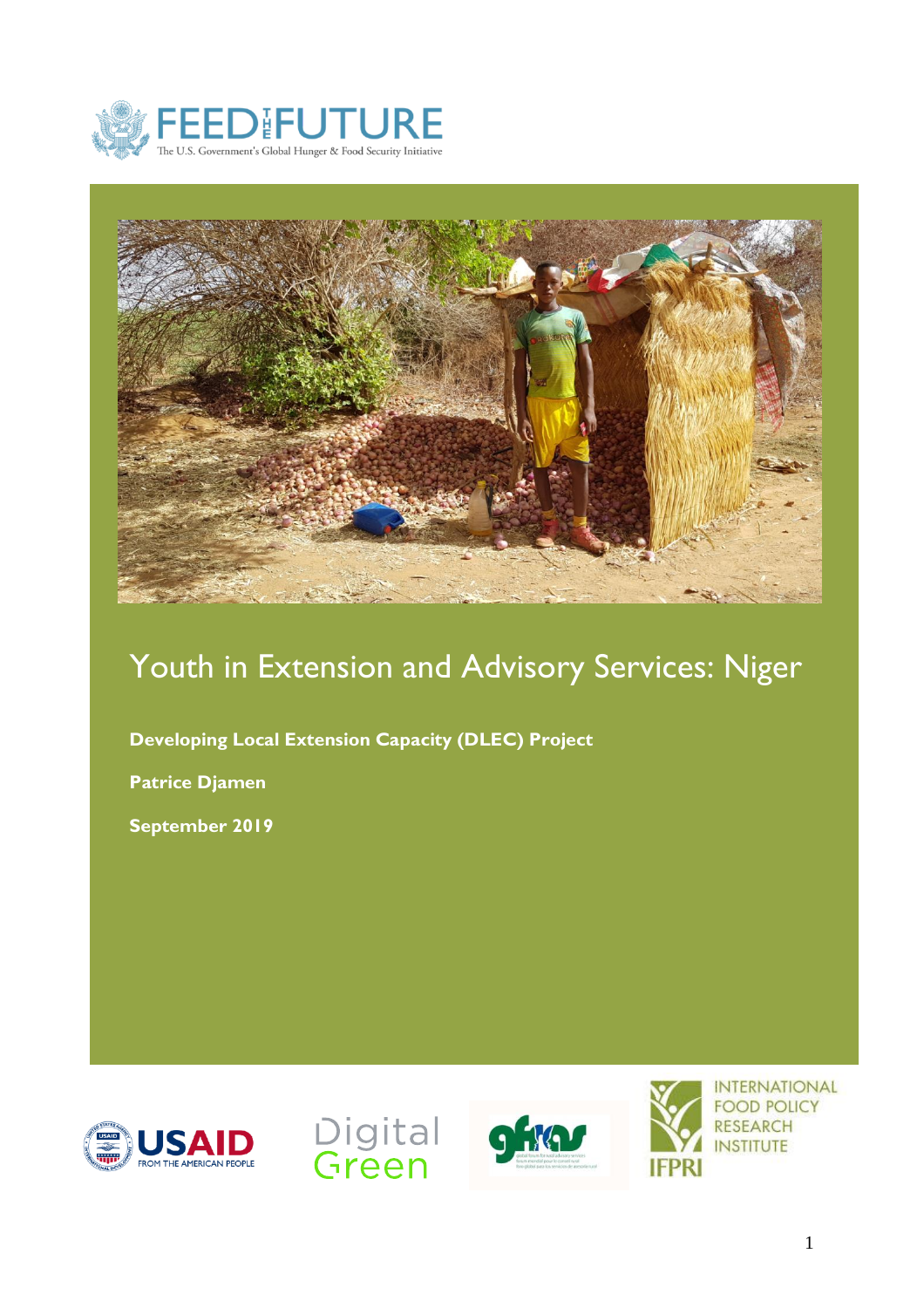Djamen. P. (2019). Youth in Extension and Advisory Services: Niger. Developing Local Extension Capacity Project. USAID, Washington D.C.

This analysis was compiled for the DLEC project under USAID Cooperative Agreement No. AID-OAA-L-16-0002.

*This report is made possible by the generous support of the American people through the United States Agency for International Development (USAID). The contents are the responsibility of Digital Green and do not necessarily reflect the views of USAID or the United States Government.*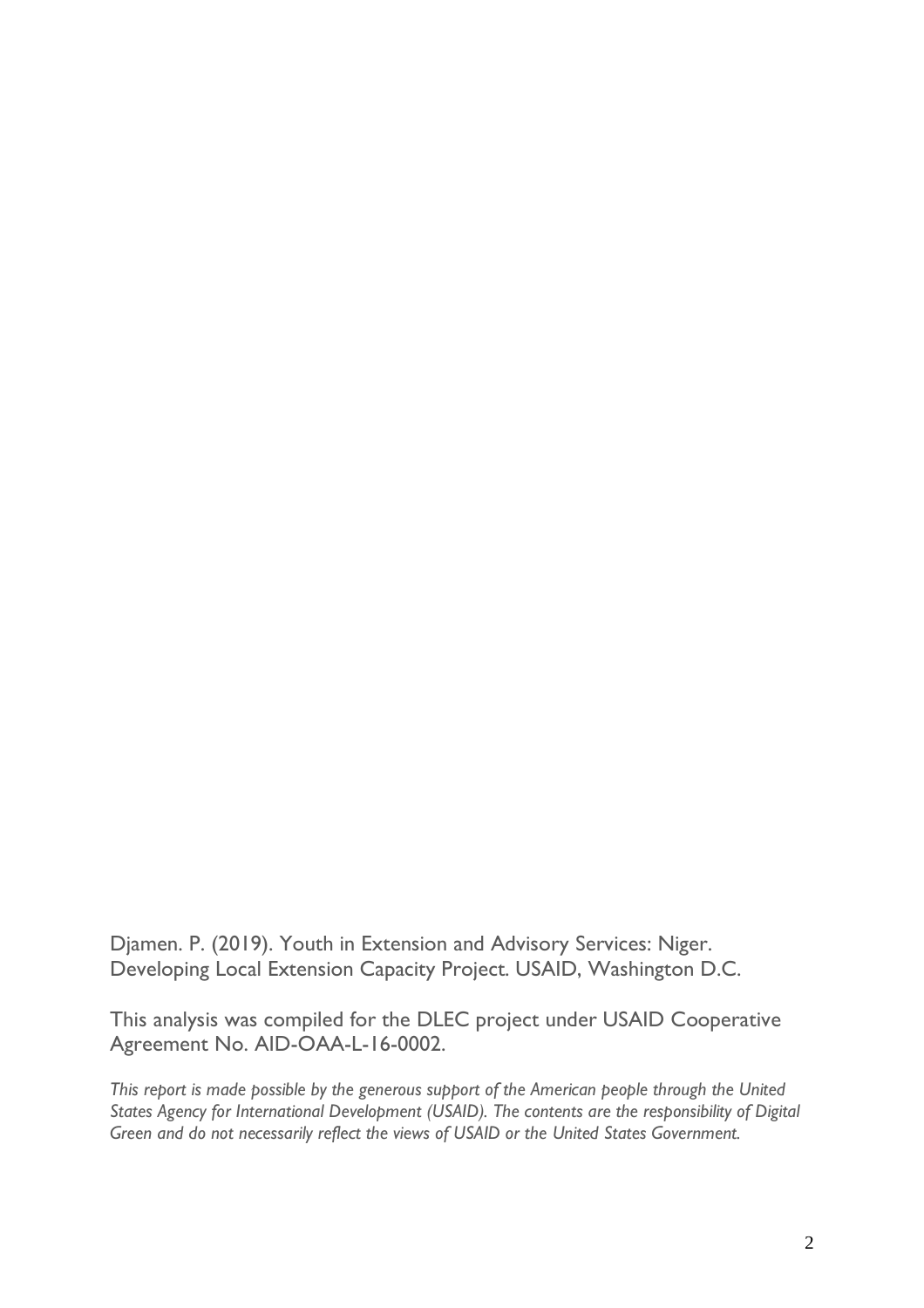# **Table of Contents**

| 2  |                                                                                           |                                                                                        |  |
|----|-------------------------------------------------------------------------------------------|----------------------------------------------------------------------------------------|--|
| 3  |                                                                                           |                                                                                        |  |
| 4  |                                                                                           |                                                                                        |  |
|    | 4.1                                                                                       |                                                                                        |  |
|    | 4.1.1                                                                                     |                                                                                        |  |
|    | 4.1.2                                                                                     |                                                                                        |  |
|    | 4.1.3                                                                                     |                                                                                        |  |
|    | 4.1.4                                                                                     |                                                                                        |  |
|    | 4.1.5                                                                                     |                                                                                        |  |
|    | 4.2                                                                                       |                                                                                        |  |
|    | 4.3                                                                                       |                                                                                        |  |
|    | 4.4                                                                                       |                                                                                        |  |
|    | 4.4.1                                                                                     |                                                                                        |  |
|    | 4.4.2                                                                                     |                                                                                        |  |
|    | 4.4.3                                                                                     |                                                                                        |  |
|    | 4.4.4                                                                                     |                                                                                        |  |
|    | 4.4.5                                                                                     | The Association for the Revitalization of Animal Husbandry in Niger (AREN) 17          |  |
|    | 4.4.6                                                                                     |                                                                                        |  |
|    | 4.4.7<br>4.4.8                                                                            | The Federation of Unions of Peasant Groups of Niger (FUGPN/Mooriben)  19               |  |
|    | 4.5                                                                                       |                                                                                        |  |
|    | 4.5.1                                                                                     | The use of WhatsApp has boosted e-extension and improved access to farm advisory       |  |
|    |                                                                                           |                                                                                        |  |
|    | The production and distribution of technical and economic data sheets with local<br>4.5.2 |                                                                                        |  |
|    | references are very helpful for the development and implementation of youth installation  |                                                                                        |  |
|    |                                                                                           |                                                                                        |  |
|    | 4.5.3                                                                                     | Touring training centers facilitate youth access to agricultural advisory services and |  |
|    |                                                                                           |                                                                                        |  |
|    | Collaboration between the banking institutions and EAS improve youth's access to<br>4.5.4 |                                                                                        |  |
|    |                                                                                           |                                                                                        |  |
|    | 4.5.5                                                                                     |                                                                                        |  |
| 5. |                                                                                           |                                                                                        |  |
|    | 5.1                                                                                       | Recommendations for USAID Mission/DLEC Engagement in Niger  23                         |  |
|    | 5.2                                                                                       |                                                                                        |  |
|    | 5.3                                                                                       |                                                                                        |  |
| 6  |                                                                                           |                                                                                        |  |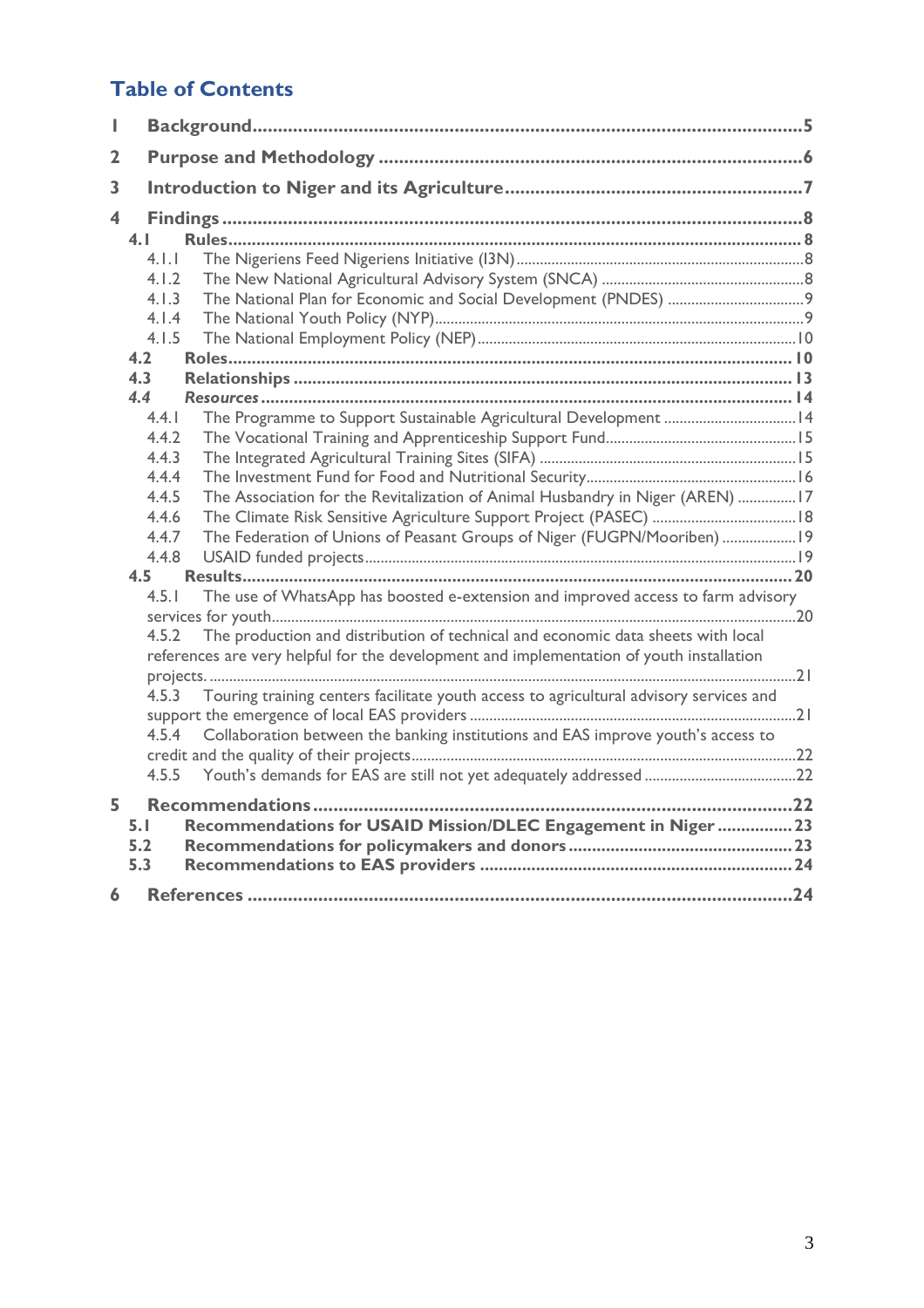# ACRONYMS AND ABBREVIATIONS

| Agence de Promotion de Conseil Agricole                                           |
|-----------------------------------------------------------------------------------|
| National Youth Council of Niger                                                   |
| Comité d'Orientation Stratégique du Conseil Agricole                              |
| Developing Local Extension Capacity                                               |
| <b>Extension and Advisory Services</b>                                            |
| Etude nationale d'évaluation d'indicateurs socio-économiques et<br>démographiques |
| Fonds d'Appui à la Formation Professionnelle et à l'Apprentissage                 |
| Fonds d'Investissement pour la Sécurité Alimentaire et Nutritionnelle             |
| Haut-Commissariat à l'Initiative 3N                                               |
| Institut National de la Statistique                                               |
| Luxembourg Agency for Development Cooperation                                     |
| Ministry of Agricultural and Livestock Production                                 |
| Nongovernmental Organization                                                      |
| <b>National Youth Policy</b>                                                      |
| Projet d'Appui au Développement Agricole Durable                                  |
| Food and Nutritional Security and Sustainable Agricultural Development            |
| Integrated Site for Agricultural Training                                         |
| National Agricultural Advisory System                                             |
| United States Agency for International Development                                |
|                                                                                   |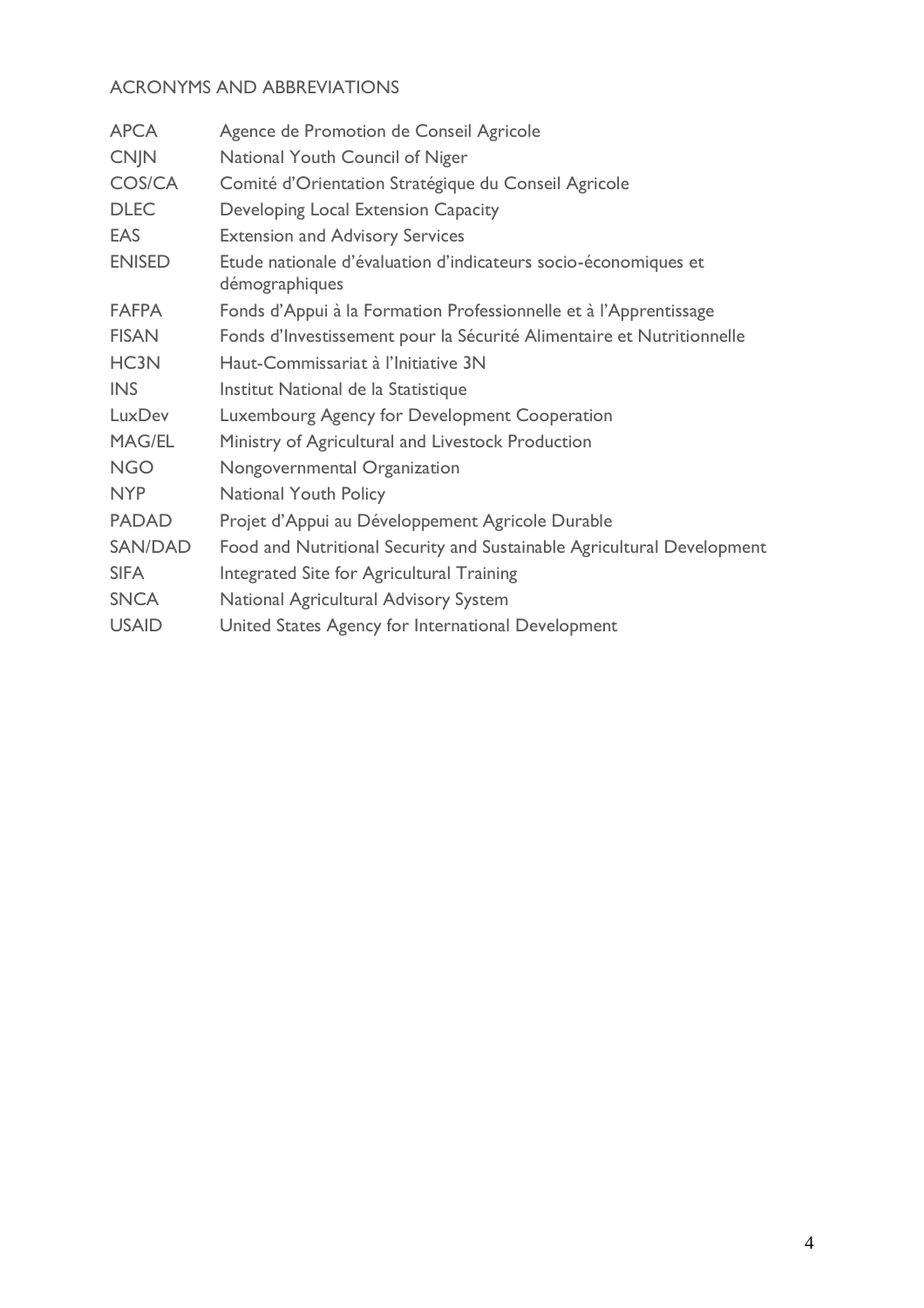#### <span id="page-4-0"></span>1 Background

Approximately 88 percent of the world's 1.2 billion youth (ages 15-24 as defined by the UN) live in developing countries. By 2050, the global population of youth is projected to rise to 1.8 billion, with 35 percent of that estimated to live on the African continent. This presents a challenge to many developing countries given the need to create economic opportunities for this growing segment of the population. According to the World Bank, even if countries had suitable conditions for growth and economic transformation, the job market in developing countries could not absorb the growing number of youth projected to become eligible for jobs. In addition to the youth bulge, meeting the growing global demand for food and nutrition presents a challenge, with some estimates citing a need to increase food availability by 70-100 percent. At the same time, factors such as an increasingly globalized and connected world, higher global incomes, urbanization and widespread access to digital tools are creating new opportunities in agri-food systems for both youth and other rural actors. Tapping into the potential of youth and creating opportunities for them in agriculture, including in extension and advisory services (EAS), will be key to meeting global food and nutrition needs as well as achieving the Sustainable Development Goals and Feed the Future's Food Secure 2030 vision. Rural extension and advisory services are defined as all the different activities that provide the information and services needed by farmers and other players in the innovation system to develop and build their technical, organizational and management capacities, so they can improve their quality of life and well-being (Christoplos, 2010).

Governments, bilateral and multilateral aid agencies, private sector agri-food companies and educational institutions have all recognized and emphasized the importance of youth in the global economy, and especially farming and food systems, as a major driver of the economy and contributor to agricultural transformation. Some 32 African countries have policies on youth, including Ethiopia, Nigeria, Rwanda and Uganda. However, youth face many barriers within agriculture such as access to land, finance, education and adequate skills. Additionally, climate change, rural to urban migration trends and increasing population pressures on land will make agriculture even more challenging in the future.

Agricultural extension and advisory services present a unique opportunity to engage youth as both recipients and providers of these services. EAS have an important role to play in youth and leadership development throughout the education system, not just when young people enter the job market. The United States Agency for International Development (USAID) funded the Feed the Future Developing Local Extension Capacity (DLEC) Project with the objective to measurably improve extension programs, policies and services by creating locally-tailored, partnership-based solutions and by mobilizing active communities of practice to advocate for scaling proven approaches. The five-year (2016-2021) project is designed to diagnose, test and share best-fit solutions for agricultural extension systems and services across the Feed the Future countries. Led by Digital Green in partnership with Care International, the International Food Policy Research Institute and the Global Forum for Rural Advisory Services, DLEC is an action-oriented, evidence-based learning project that generates evidence through diagnostic studies and engagement activities, which in turn are used as a catalyst for mobilizing global and country-level communities of practice to advocate for improved EAS. This report on youth in extension and advisory services in Niger is one such diagnostic study.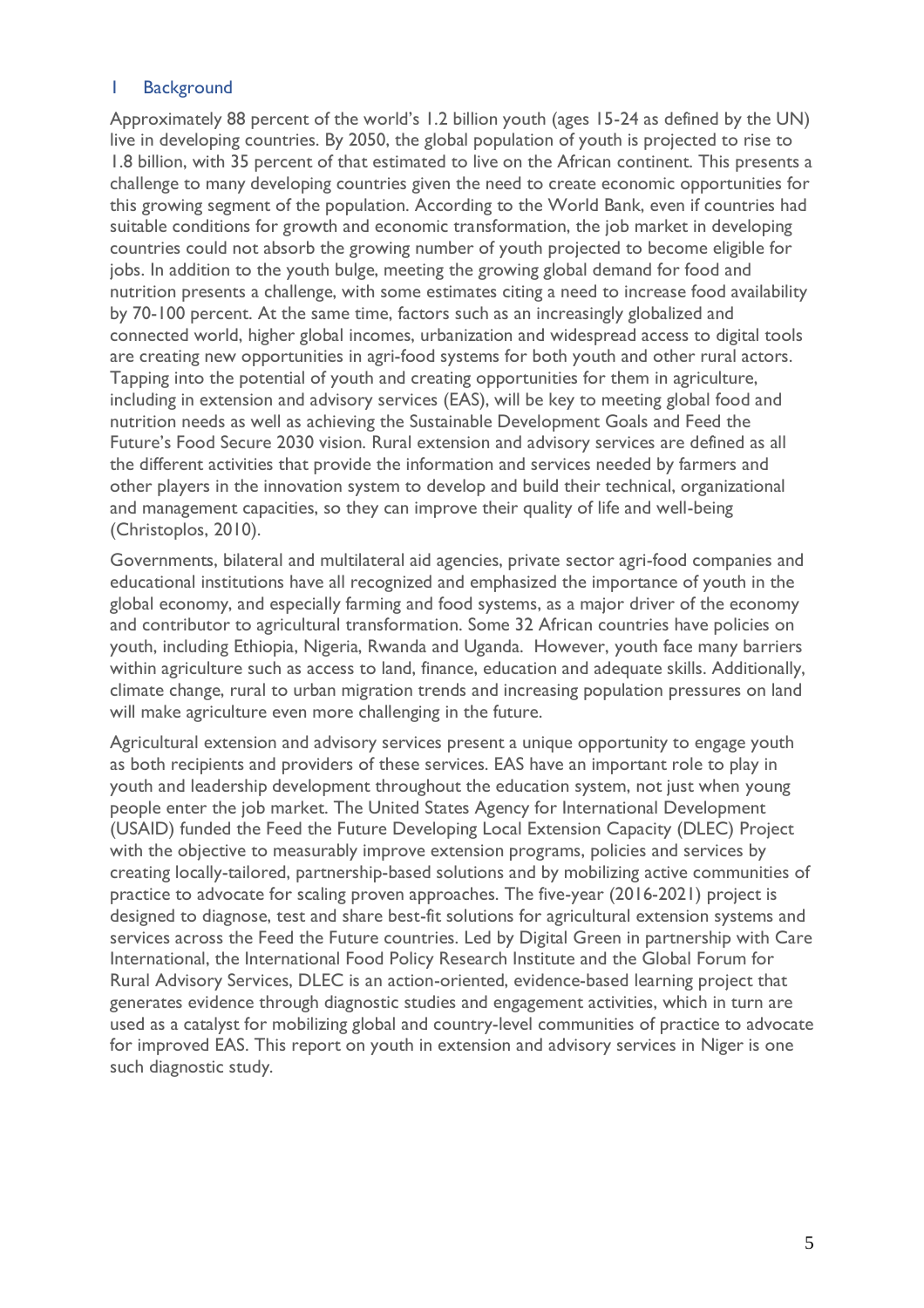#### <span id="page-5-0"></span>2 Purpose and Methodology

The overall objective of this youth in extension diagnostic study is to design a pilot engagement in one or two other Feed the Future countries to support and strengthen the inclusion of youth in extension – both as providers and recipients of extension services – as a mechanism to both improve the economic opportunities and livelihoods of youth and increase the effectiveness of extension and advisory service systems.

In Phase 1, DLEC engaged with USAID country Missions that identified engaging youth in agricultural extension as a strategic priority for economic growth and investment. DLEC then identified several countries in which there was buy-in and support from USAID Missions to conduct a diagnostic to develop concrete recommendations for a youth-focused engagement. These countries included Guatemala, Niger and Rwanda.

For Phase 2, the output is this report. DLEC conducted a landscape analysis or diagnostic study employing a local systems approach and utilize USAID's 5Rs Framework (Gray et al., 2018) to analyze the *roles* of certain actors that form a network of *relationships* whose interactions depend on *resources* and produce *results* for youth in EAS. The process of transforming resources into results via interactions of system actors is governed by *rules*.

Methodologies for the information for this report included literature review, key informant interviews, and meetings in Niger to view programs and talk to stakeholders. USAID Mission representatives were interviewed to understand Mission priorities for the current and/or upcoming Country Development Coordination Strategy as they relate to youth engagement in extension and ongoing or planned programs addressing youth in extension. Key informants included USAID country partners, government agencies, private sector and civil society that focus on youth in extension. The report is not meant to give an account of all initiatives in youth and agricultural extension but rather to present a sample of such initiatives, including ones from the main different types of actors: donor-funded projects, government agencies, educational institutions, international organizations, national and local nongovernmental organizations (NGOs), producer organizations and the private sector.

Finally, in Phase 3, DLEC may co-design and launch an engagement with the Mission that is customized to the country contexts to meet the Mission's needs and DLEC's strategic objectives.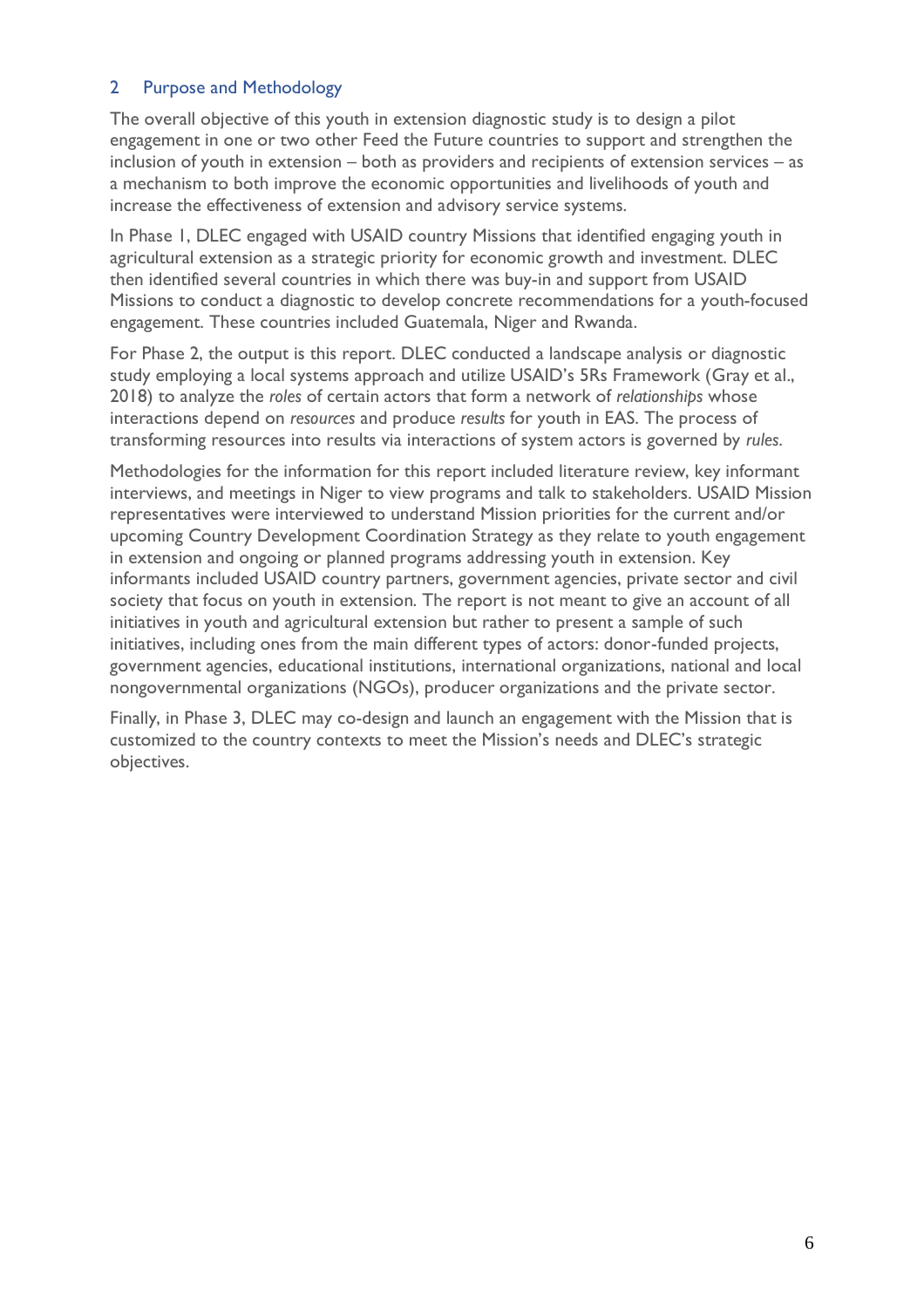#### <span id="page-6-0"></span>3 Introduction to Niger and its Agriculture

The Republic of Niger is one of the largest countries in Africa. The population of Niger was estimated in 2012 at 17 million inhabitants according to the national census. The population annual growth rate is nearly four percent, one of the highest rates in the world. This is due to high fertility (7.6 children per woman on average), which in turn depends on a high rate of early marriage (76 percent of girls aged 20 to 24 marry before the age of 18 and 28 percent before the age of 15), low use of contraceptive methods (12 percent) and relatively low enrollment of girls (Ministère du Plan, 2017). For example, in 2016, the enrollment rate for girls was 70 percent in primary school and only 29 percent in lower secondary school.

The current population growth rate in Niger means a doubling every 18 years. Thus, in 2030, the population will exceed 34 million inhabitants and in 2050, it will exceed 68 million inhabitants. As a result, the population is extremely young, with nearly 69 percent of the population under 25 years of age. In 2012, the median age was 15 years. Children under 15 years of age represent 52 percent and three percent of the total population respectively, while the working age population (15 to 64 years) represents only 45 percent. The result is a very high dependency ratio of 121 potential inactive people per 100 working age population.

Youth, defined by the National Youth Policy (NYP) as all people aged between 15 and 35, live mainly (81 percent) in rural areas. Underemployment is very high, affecting 68 percent of the working population (INS, 2016a) and mainly in rural areas, where it affects 70 percent of the working population. Nearly 24 percent of Nigeriens in the 15-29 age group are unemployed (INS, 2016b).

Niger does not yet benefit from the demographic dividend (economic growth generated by the age structure of the population). Projections underline that the window of opportunity for capturing the demographic dividend will open during the period 2030-2035 under average assumption of a Total Fertility Rate of 6.2 children per woman. The achievement of the demographic dividend will also depend strongly on the ability of youth to access decent and remunerative jobs. The Nigerien authorities are aware of this and recognize that difficulties encountered constitute a significant risk of social destabilization (Le Bissonnais, 2010).

The agro-sylvo-pastoral and fisheries sector is Niger's main source of economic activity. It employs more than 80 percent of the working population and contributes on average 37 percent to the formation of Gross Domestic Production. The agro-sylvo-pastoral sector plays an essential role in food security and job creation and is the main source of income for most of the rural population (Ministère du Plan, 2017). Agriculture is highly dependent on climatic factors. The government, with the support of international partners, is making efforts to develop irrigation. Niger experiences recurrent food crises linked to climatic hazards, natural resource degradation, land access problems, lack of financing, poor access to quality inputs and equipment, weak agricultural advisory services and difficulties in adding value on agricultural production (LuxDev, 2018).

Nevertheless, the agro-sylvo-pastoral and fisheries sector remains the main sector able to offer real opportunities for the creation of thousands of jobs, thus contributing to the reduction of youth unemployment and to economic and social development. Agricultural extension and advisory services have a key role to play in harnessing opportunities of the agricultural sector. In fact, EAS play four essential functions for producers and other actors in agricultural value chains: access to innovation and technology, capacity building, facilitation and support for decision-making processes. Youth can only seize opportunities for employment and wealth creation in the agricultural sector if the EAS, through their various functions, are effective, inclusive and adequately take into account specific needs of youth. Moreover, raising youth's interest in the profession of agricultural advisors is a necessary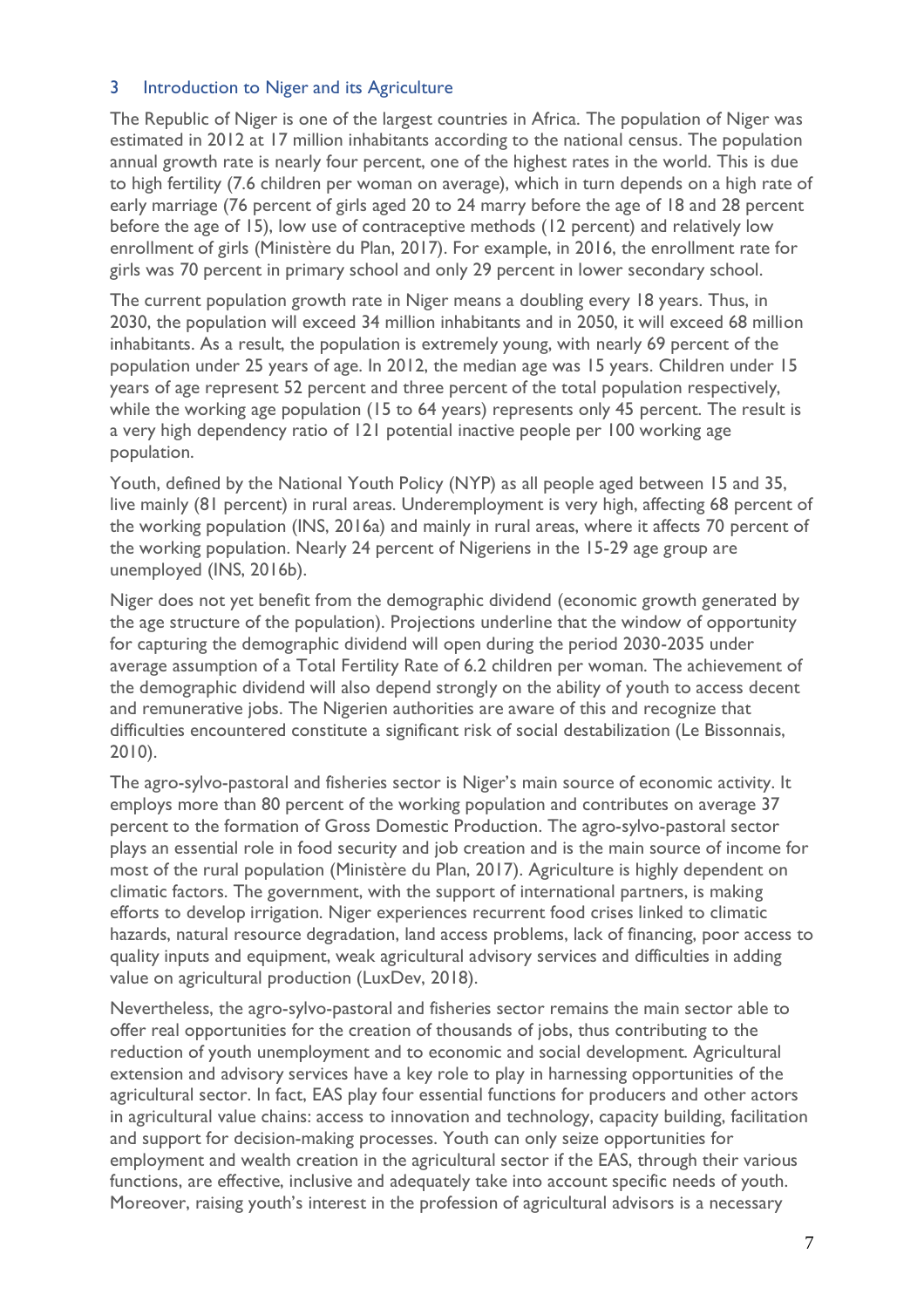condition for the renewal and adaptation of the EAS to the new issues and challenges of the transformation of agriculture in Niger.

# <span id="page-7-0"></span>4 Findings

The diagnostic employs a local systems approach and utilize USAID's 5Rs Framework (Gray et al., 2018) to analyze the *roles* of certain actors that form a network of *relationships* whose interactions depend on *resources* and produce *results* for youth in EAS. The process of transforming resources into results via interactions of system actors is governed by *rules*.

#### <span id="page-7-1"></span>4.1 Rules

The first "R" asks what are the rules under which the system functions, such as national policies and strategies that serve to enable or prevent youth's inclusion in EAS, and whether the key actors are able to modify the rules that affect them in a way that make their programs more impactful?

Niger has several national policies and strategies meant to guide public, private and civil societies interventions for youth, and more broadly and agricultural, economic and social development.

#### <span id="page-7-2"></span>4.1.1 The Nigeriens Feed Nigeriens Initiative (I3N)

The Strategic Framework of the I3N Initiative "Nigeriens Feed Nigeriens" for Food and Nutrition Security and Sustainable Agricultural Development (SAN/DAD), was adopted by Decree 2012-139/PRN of 18 April 2012. Its overall objective by 2035 is to "protect Niger's populations from hunger and malnutrition and guarantee them the conditions for full participation in national production and the improvement of their incomes." Specifically, it is to "strengthen national capacities for food production, supply and resilience in the face of food crises and disasters."

It has five strategic axes including: (i) Increase and diversification of agro-sylvo-pastoral and fisheries production; (ii) Regular supply of agricultural and agri-food products to rural and urban markets; (iii) Improving the resilience of Nigerians to climate change, crises and disasters; (iv) Improvement of the nutritional status of Nigerians; and (v) Creation of an environment conducive to food security, facilitation and coordination of the 3N Initiative.

The 2016-2020 action plan of the I3N provides for a prominent place for youth when targeting the beneficiaries of its support. In addition, its guiding principles state the involvement of youth at all stages of the process of designing and implementing interventions.

# <span id="page-7-3"></span>4.1.2 The New National Agricultural Advisory System (SNCA)

The SNCA was set up in 2017 with the aim to: (i) federate the disparate mechanisms of the Agricultural Council under the guidance of the State, (ii) strengthen the new actors of the Agricultural Council, (iii) provide relevant guidance for the Council to be complete and meet all the needs of the actors in the supply chains value in all their diversity and (iv) regionalize and adapt interventions to local specificities.

The SNCA is defined as a set of field advisory schemes managed and implemented by various public and private actors, in addition to the transversal mechanisms responsible for coordinating activities, linking research and development, developing technical content and intervention methods and carrying out capitalization studies. Therefore, the National Agricultural Advisory System is not a single structure but a network of institutions and actors all working to strengthen the capacities of producers and their professional organizations.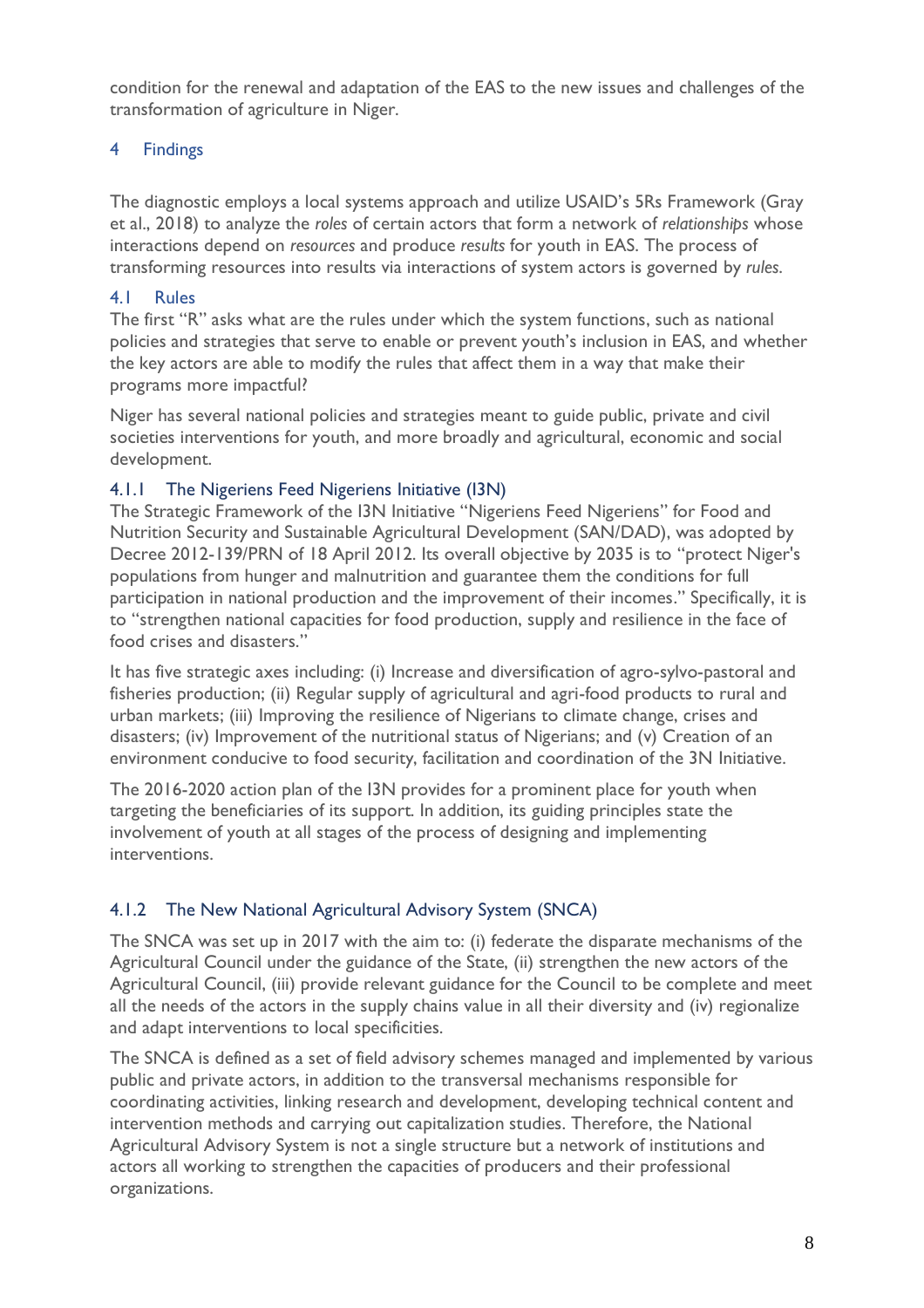The SNCA is steered at two levels: (i) the strategic management of the SNCA is ensured by a Strategic Orientation Committee (COS), which is multi-sectoral and brings together all actors concerned with agricultural advice and; (ii) for operational management, an Agricultural Advisory Promotion Agency (APCA) was created to ensure the animation of the SNCA.

SNCA actions are framed by several texts, namely:

- Decree N°2017-664/PRN of 02 August 2017 creating a National Agricultural Advisory System in Niger
- Decree N°2017-666/PRN of 02 August 2017 on the creation, attributions, composition, organization, and operating procedures of a strategic orientation body of the Agricultural Advice, called the Strategic Orientation Committee of the Agricultural Advice (COS/CA)
- Decree No. 2017-667/PRN of 02 August 2017 establishing the Agency for the Promotion of Agricultural Advice (APCA)
- Decree N°2017-669/PRN of 02 August 2017 approving the statutes Agency for the Promotion of Agricultural Advice (APCA)

#### <span id="page-8-0"></span>4.1.3 The National Plan for Economic and Social Development (PNDES)

The PNDES meant for the period 2017-2021 was adopted by the Government on May 2017 as the first five-year plan to operationalize the Niger 2035 Sustainable Development and Inclusive Growth Strategy. The overall objective of the PNDES is to "contribute to building a peaceful, well governed country with an emerging and sustainable economy, and a society based on the values of equity and sharing the fruits of progress." Its specific objective is to "strengthen the resilience of the economic and social development system." PNDES is structured around five strategic axes: (i) cultural renaissance; (ii) social development and demographic transition; (iii) accelerated economic growth; (iv) improved governance, peace and security and (v) sustainable environmental management.

In its strategic axis dedicated to social development and demographic transition, the PNDES provides for the promotion of youth, in particular by promoting the socio-economic integration of youth through the development of appropriate education and training opportunities, as well as support for youth entrepreneurship. The acceleration of economic growth is also envisaged, in particular through the revitalization and modernization of the rural world. To this end, it is planned to carry out appropriate actions to improve the use of modern farming techniques, access to water and to the value chains of agro-sylvo-pastoral and fisheries production in line with the I3N Initiative guidelines. This plan pays particular attention to the empowerment of rural women with a targeted literacy program and youth entrepreneurship.

#### <span id="page-8-1"></span>4.1.4 The National Youth Policy (NYP)

The NYP was adopted in 1998 with the vision to "make Niger's youth an emancipated, responsible and essential pillar of sustainable economic and social development and poverty reduction." Its overall objective is to contribute to the wellbeing of the Nigerien population and to reduce poverty in all its forms. Specifically, the NYP aims to reduce the vulnerability and improve the well-being of at least 70 percent of Nigerien youth aged 15 to 35 by 2024. Its strategic orientations include improving the legal and institutional framework and advocating for the financing and integration of the youth component into other sectoral development policies and programs in Niger. Advocacy is being extended to national decision-makers and financial partners with the aim of increasing financial resources for the development of the economic and social potential of youth. In the same vein, it also aims to strengthen the partnership between stakeholders in the youth sector with a view to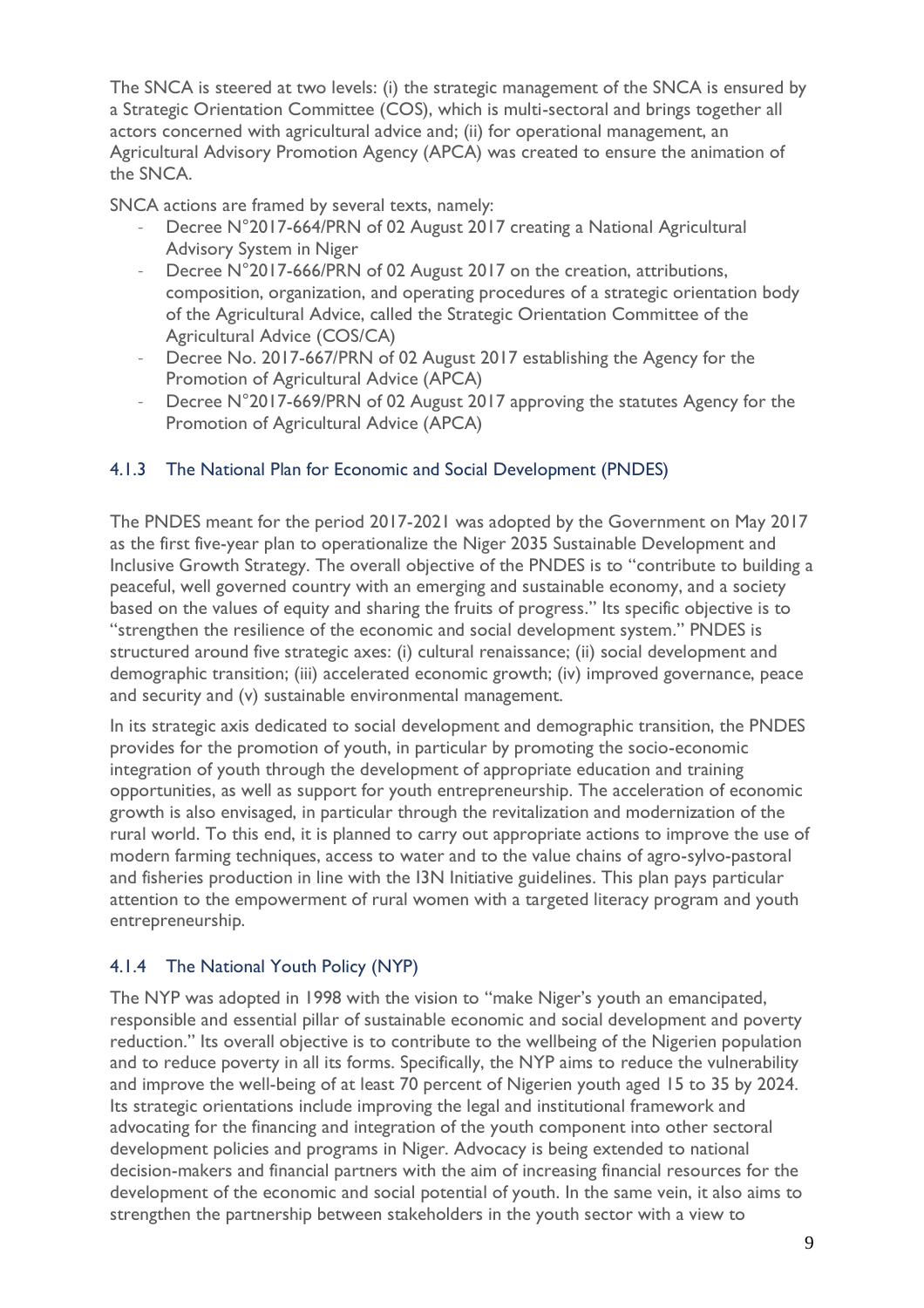achieving a better synergy of actions that would generate more impact. The NYP advocates the promotion of the economic integration of youth through the development of their wealth creation skills. The implementation of the NYP has resulted, among other things, in the creation of a National Youth Council of Niger, whose one of the key missions is the regular organization of local and national youth meetings to enable them to consult, express themselves and participate, in a critical and responsible manner, in national development.

# <span id="page-9-0"></span>4.1.5 The National Employment Policy (NEP)

The NEP was adopted in 2009. Its overall objective of the is to place job creation at the center of the development objectives of economic and social policies at national, regional and local levels that will lead to sustainable poverty reduction and improved living conditions for all Nigerians. Its specific objective is to create more employment opportunities and decent incomes for vulnerable groups such as women, youth and the disabled. This policy identifies five priority areas for additional programs and action projects to promote decent, productive and gainful employment. These are the following areas: (i) agriculture and livestock; (ii) construction and public works; (iii) information and communication technologies; (iv) the modern sector including tourism and crafts. Several actions envisaged under this policy are likely to have an impact on the issue of youth in agricultural advisory services. These planned actions include the development of youth entrepreneurship, strengthening their employability, and diversification of training opportunities, particularly in the field of agriculture and livestock. In addition, it is planned to improve the access of the Nigerien population to information and communication technologies, this could have positive effects on youth's access to agricultural advisory services.

### <span id="page-9-1"></span>4.2 Roles

The second "R" examines what roles government ministries and agencies, educational and research institutions, private sector and civil society play in engaging and employing youth in agricultural extension.

During our field mission to Niger, we interviewed 28 people representing different categories of stakeholders: young users of agricultural advisory services, young agricultural advisors, service provider organizations, development project, Ministry of Agriculture, I3N Initiative and USAID. It emerged that these different actors through their activities contribute directly or indirectly to the strengthening of youth as providers or users of EAS. We identified the following main types of roles related to the issue of youth and agricultural advice: (i) advocacy for adequate policies and investments; (ii) provision of agricultural advisory services; (iii) financing of agricultural advisory/youth integration schemes; (iv) capacity building of agricultural advisory providers; (v) coordination of interventions and facilitation of interactions between actors; and (vi) support for youth installation. The current section deals only with some of these roles. The sections on rules, resources and results provide more information on roles that are not addressed here.

#### *Advocacy and policy dialogue for better consideration of youth*

Advocacy and policy dialogue are fundamental to the inclusion of youth in the development and implementation of agricultural investments and policies in general and in agricultural advisory services in particular. The National Youth Council was created for advocacy and ensures a good representation of youth in policy processes and implementation. Certainly, the National Youth Council plays an important role in advocacy. However, several actors find that this organization has now become highly politicized and no longer adequately defends the problems of young people, especially those in the agricultural sector. In the agricultural sectors, advocacy and strategic dialogue with policymakers, development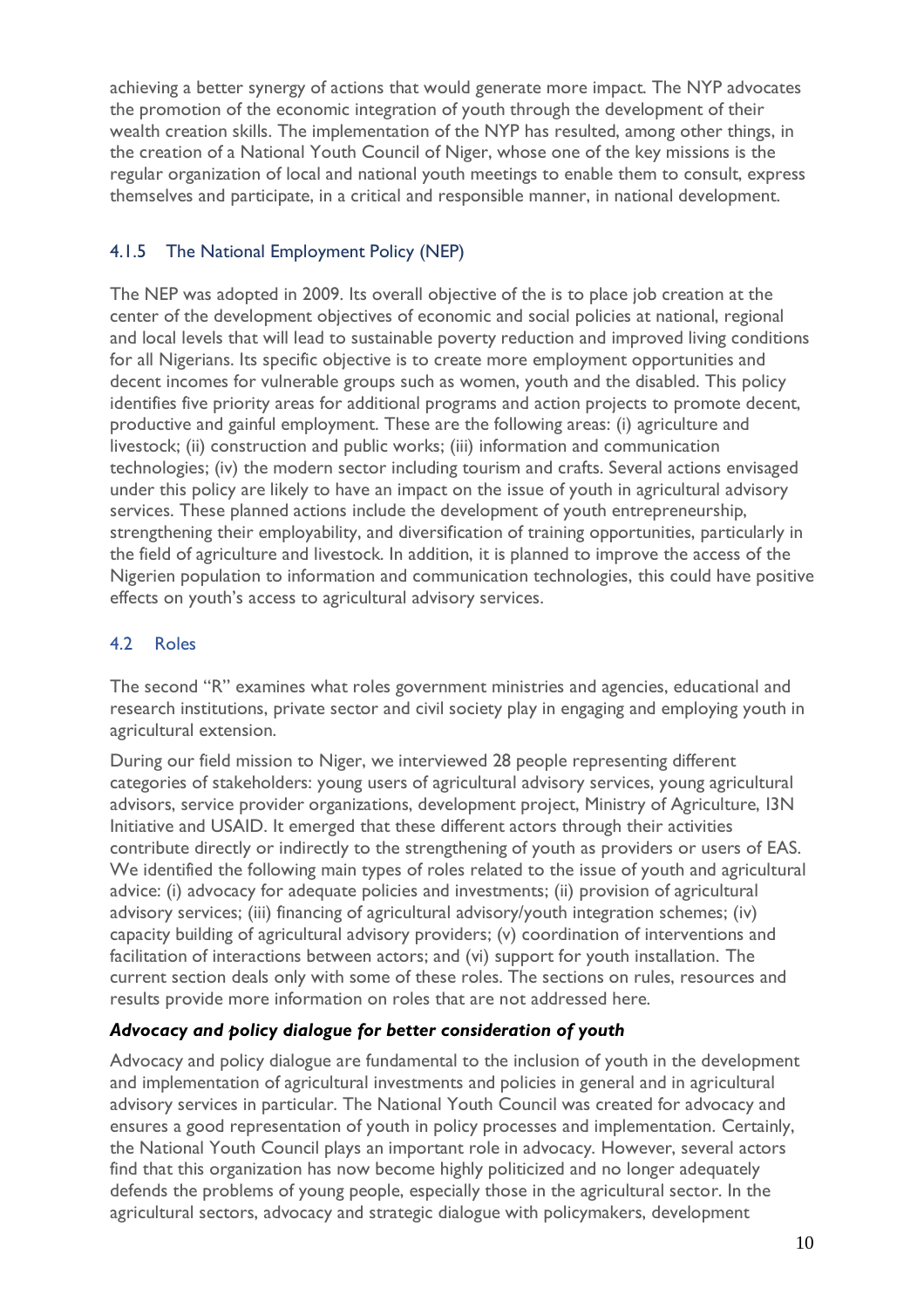partners and other rural development actors are conducted mainly by Regional Chambers of Agriculture (CRA).

The Regional Chambers of Agriculture are governed by Act N° 2000/15 of 21st August 2000. They represent the interest of the whole agricultural profession within their territorial jurisdiction. Their main missions are to: (i) raise awareness of the concerns of the various categories of rural producers and to present their views in the context of development; (ii) inform rural producers in all areas that concern them and facilitate their access to services and resources by providing them with guidance and adequate advice; (iii) assist rural producers in the promotion and implementation of their projects, by promoting their organization and facilitating the mobilization of technical and financial support financial needs and (iv) defend the interests of rural producers. The regional chambers of agriculture are grouped into the National Network of Chambers of Agriculture (RECA) to improve their capacity to make proposals and undertake the study and implementation of joint projects. RECA also has the function of coordinating activities of the Regional Chambers at national level. In addition, RECA represents the Regional Chambers of Agriculture before public authorities or any public, private, national or international institutions.

Advocacy and strategic dialogue to raise the sensitivity of agricultural investments and policy to youth issues are not only carried out by CRA and RECA. Other actors including apex producer organization such as FCM-Nya, Mooribeen, and AREN are involved (Hinnou and Mahamadou, 2016). These organizations were involved in institutional reforms such as those that led to the national agricultural advisory system and the creation of the APCA. Furthermore, these organizations are active in the provision of EAS to producers.

#### *Provision of agricultural advisory services*

Over the past two decades, there has been a high diversification of providers of agricultural advisory services in Niger. The various functions of agricultural advice, which include connection to relevant information and knowledge, facilitating interactions with stakeholders, support to decision-making processing and continuous capacity building, are carried out by three main categories of actors. These are the agricultural profession (producer organizations, particularly apexes; CRA and RECA), governmental services (various technical divisions/directorate of ministries in charge of rural development) and private providers (consulting firms, local NGOs, service delivery center, etc.). The distribution of agents involved in the provision of agricultural advice indicates 31 percent for government services, 39 percent for the private sector and 30 percent for the agricultural profession.

The public technical services have repositioned themselves more on their sovereign functions, but with some continuity in EAS intervention. New EAS actors have emerged. These are in particular producer organizations that have become professionalized and now provide advisory services, but also other actors, such as Advisory Service Groups (ASG), Service Delivery Centers (SDC) or Local Private Veterinary Services (SVPP). Through the establishment of the Regional Chambers of Agriculture, the State facilitate the strengthening of these "professional" and "private" advisory services. A formal national system of EAS was set up with an agency for the promotion of the EAS (see sections on Rules and Resources).

The State has played a decisive role in the emergence of private providers of agricultural advice services through several national projects and programs who were signing service provision contracts. The use of e-extension was observed with one EAS provider, RECA.

#### *Capacity building, training, and coaching*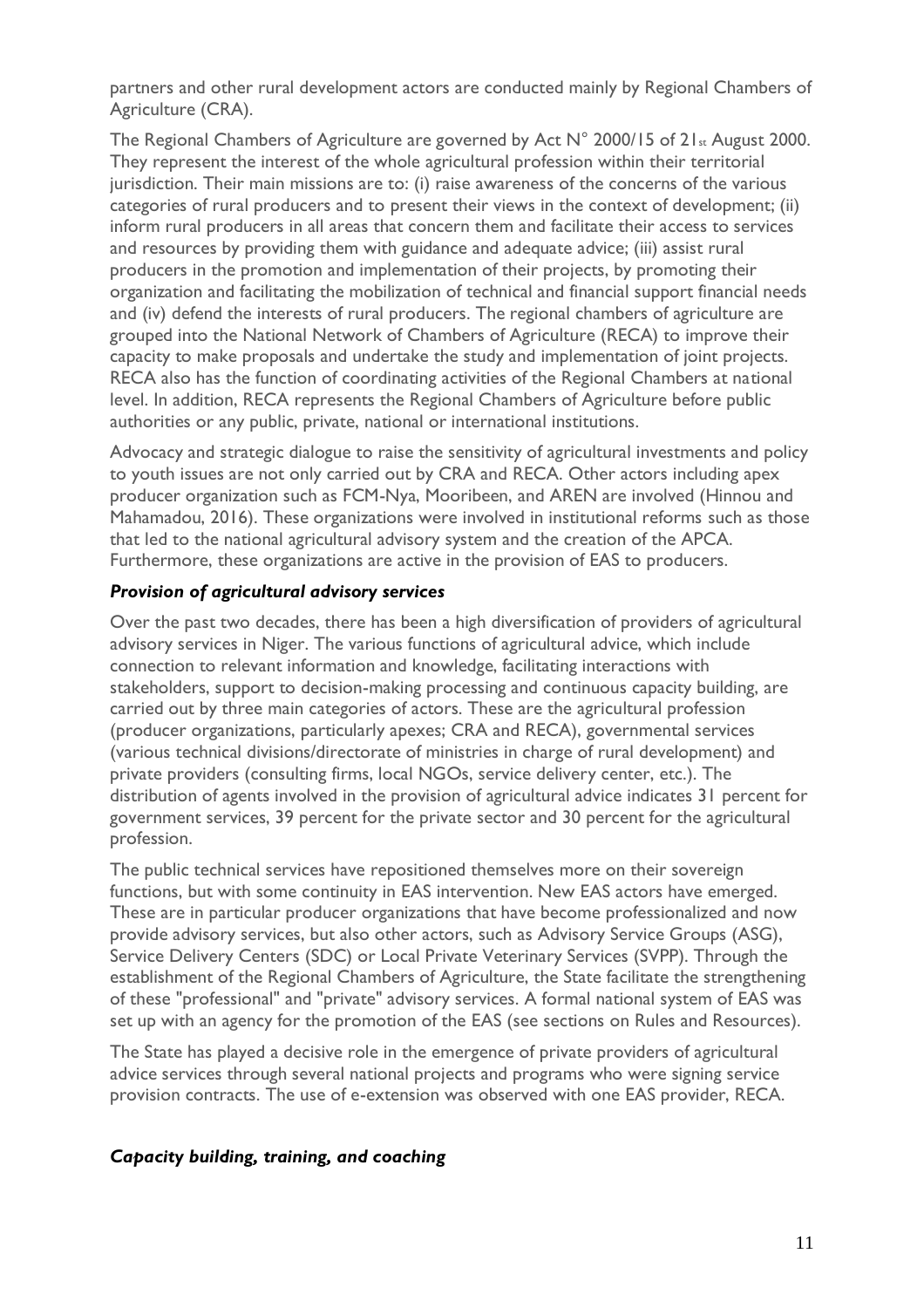The agricultural and rural training system in Niger is subdivided into four levels of training (Kodjo and Adamou, 2018):

- higher education leading to a diploma, provided in the Faculties of Agronomy of public universities and in private higher institutes;
- formal diploma training, for youth with a minimum of General Certificate of Education which takes place in Technical and Vocational Training Centers, agricultural high schools (private and public) and the Practical Institute for Rural Development (IPDR de Kollo);
- non-formal vocational training, leading to a certificate of completion of training, for out-of-school and out-of-school young people living in rural areas. It takes place in the Centres de Formation aux Métiers, the Integrated Agricultural Training Sites (SIFA), the Service National de Participation and on community agricultural training sites reaching an average of 50,000 young people per year;
- continuous training, which concerns an average of two million agricultural producers per year. Continuous trainings are generally conducted by various EAS providers.

Coaching and mentoring are used to ensure the success of young entrepreneurs in some projects. In some schemes like the one set-up by LuxDev through its projects PADAD II in Dosso, EAS providers (NGOs, consulting firms, Regional Chambers of Agriculture) are engaged and paid by the project to assist youth in the development and implementation of the project. Due to cultural barriers, coaching and mentoring are still an issue for women, particularly young women, as their husbands are often reluctant to let them work freely with male extensionists. The coaching and mentoring of young women entrepreneurs are done by other women entrepreneurs that well-known in the community.

#### *Provision of integrated services to producers*

These are the platforms through which producers can not only benefit from agricultural advisory services, but also buy quality inputs and access other support services (financing etc.). Projects such as the LuxDev funded PADADAD in the Dosso region (see next section on Resources) already provide this type of integrated support to youth by facilitating access to training, inputs and EAS. There is also the interesting case of the Maison du Paysan (the Farmer's House) which have a similar vocation but offer a wider range of services. La Maison du Paysan is an integrated and multifunctional set of infrastructures and services located at the communal level to improve the supply of support services to producers and agricultural enterprises to support their efforts to increase agro-pastoral production and productivity. Its purpose is to contribute to improving the availability and regular access to production factors and to promote the use of innovative technologies that have been proven and adapted to local context. La Maison du Paysan has four sectoral sub-components, namely: (i) a communal food security stock warehouse; (ii) a communal agricultural inputs supply center; (iii) a communal livestock feed supply center; and (iv) an agricultural equipment repair and rental center. In addition, it has a vocational training center, a community radio station and a decentralized financial system.

The added value of La Maison du Paysan lies in the provision of local services to producers in areas where they are not available. It is also very useful in the search of a better articulation between support mechanisms for agro-pastoral activities and households needs. It uses a value chain approach with a focus on both production and marketing linkages, and takes into account the ongoing decentralization process in Niger. It is planned to provide each of Niger's 266 communes with a Farmer's House, but to date only about 30 Farmer Houses are functional. The slow deployment of these centers is mainly due to their high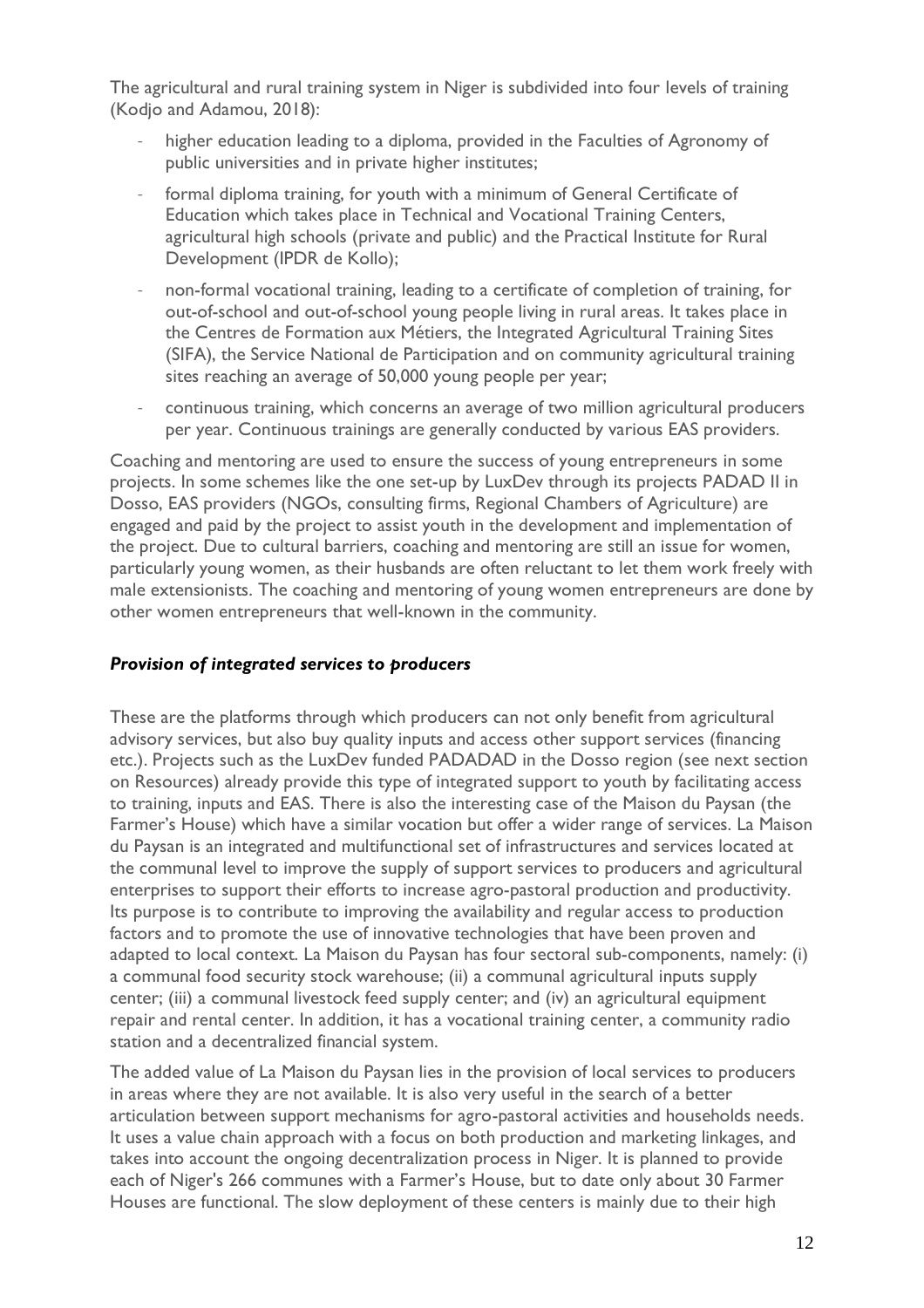cost, about 300 million CFA francs per center, financed so far mainly by development projects.

#### <span id="page-12-0"></span>4.3 Relationships

The third "R" from the framework looks at the *relationships* between actors and to what extent they collaborate or overlap their programs.

There are more or less strong relationships between stakeholders engaged and concerned with youth in EAS in Niger. These collaborations are mainly developed within the framework of project implementation. This is the case with the PADAD II/NIG 025 project, which has adopted a multi-stakeholder approach. In this project, the Ministry of Agriculture and Livestock provides capacity building at central and regional level and support for monitoring activities of the Investment Fund for Food and Nutritional Security (FISAN by its, French acronym1). The FISAN operational approach is articulated around three complementary facilities described under the Resources section. The Dosso Regional Council provides support for the organizational aspects of the activities of FISAN Facilities 2 and 3. The Regional Chamber of Agriculture is responsible for the technical support for the follow-up of the youth's career path, from identification to successful installation (Facility 3). The Niger Agricultural Bank supports young farmers through a credit-based subsidy (Facility 1). The National Agency for the Financing of Investments by Local Authorities also contributes by providing subsidies for the installation of public agricultural infrastructure (Facility 2).

There are also some attempts at institutionalized collaborations, but generally at the regional level. For example, the NGO SwissContact has set up consultation frameworks for vocational training stakeholders in the regions of Dosso, Maradi and Agadez. These consultation frameworks are composed of representatives of the Regional Council, the Ministry in charge of the training of professionals, NGOs, universities and training centers. They meet twice a year.

Strong collaboration among actors are still lacking. FISAN and the Vocational Training and Apprenticeship Support Fund (FAFPA), who are both involved in the funding of agricultural vocational training, apprenticeship and youth support, have a weak relationship. It was reported that there is a consultation framework meant to bring together development partners involved in vocational training and the government. But this framework is dormant, development partners are often reluctant to come and prefer to launch their own projects dedicated to youth apprenticeship/vocational training or agripreneurship instead of using existing schemes like FAFPA.

In the absence of strong collaborations, the interventions of various actors are not always harmonized or coordinated. Good practices are not fully valued or scaled up due to a lack of synergies, capitalization and sharing of experiences.

In the framework of the recent reform of EAS in Niger, two important decisions were taken to improve the recognition and consideration of pluralism of EAS providers and strengthening the coordination and harmonization of interventions. The objective is to ensure that the pluralism of EAS actors is harnessed and managed adequately leading to a greater contribution of EAS in the achievement of national agricultural, economic and social development objectives. In this framework, the Agency for the Promotion of Agricultural Advice was established in 2017 with the mission to ensure the operational coordination of extension and advisory services nationwide. APCA is responsible, *inter alia*, to plan and program the implementation of the Agricultural Advice's strategy on the entire national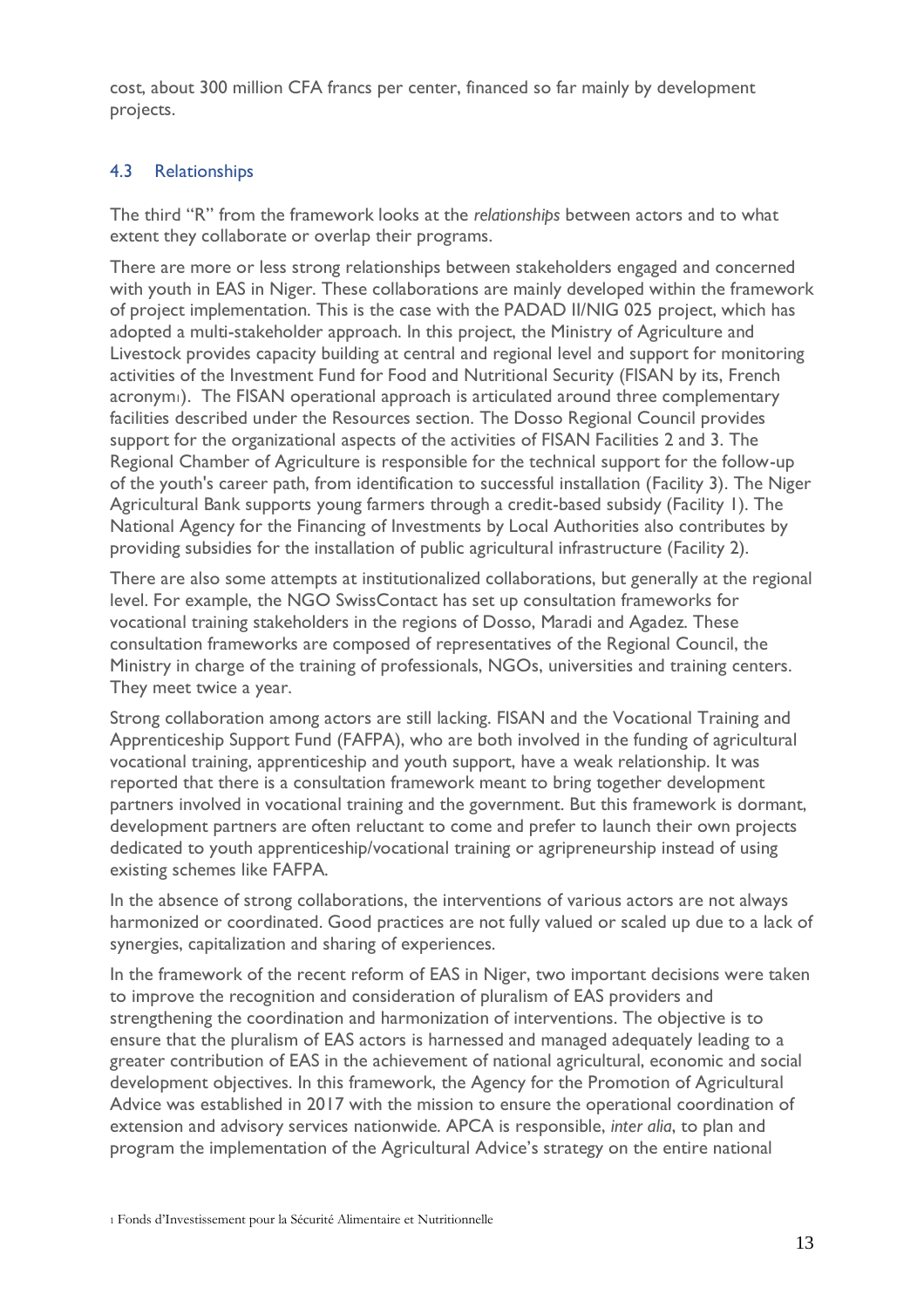territory and to coordinate and animate the National Agricultural Advisory System, in relation with all the structures concerned. APCA also has the role to build and strengthen synergies between public and private organizations in EAS.

Parallel to the creation of APCA, a Strategic Orientation Committee for Agricultural Advisory Services (COS/CA) was set up by decree N°2017-666/PRN2, and is attached to the Office of the President of the Republic. The COS/CA is responsible for ensuring the strategic management of the National System of the Agricultural Council. In this capacity, it is responsible, among other things, for proposing the strategic orientations of the SNCA, ensuring the implementation of the SNCA in line with the National Strategy for Food and Nutrition Security and Sustainable Agricultural Development and ensuring balanced spatial coverage of access to the Agricultural Advice. Its mandate is also to promote the establishment of stronger linkages between research and development and to assess the relevance, quality and results of agricultural advisory schemes. The texts of its creation stipulate that the secretariat of COS/CA meetings is ensured by a representative of HC3N, a representative of RECA and a representative of APCA.

#### <span id="page-13-0"></span>*4.4 Resources*

The fourth "R" is concerned with what resources such as programs, institutions and budgets exist to support youth in extension programs and what the capacities are to engage youth.

#### <span id="page-13-1"></span>4.4.1 The Programme to Support Sustainable Agricultural Development

The Support Programme for Sustainable Agricultural Development in the Dosso region specifically aims to increase economic opportunities in the agricultural sector for youth. The program has developed a strategy for the integration of youth that includes training, provision of EAS and support agripreneurship through the provision of credit to put in place a sustainable agricultural project right. This project funded by the Luxembourg development cooperation has a duration of 51 months (October 2016 to December 2020) with a budget of EUR 13.4 million. Its objective is aligned with the sectoral policy of rural development, namely the "Nigeriens Feed the Nigeriens" Initiative (I3N). It aims to protect the Nigerien population from recurrent famines, guarantee them the conditions for full participation in national production and improve their income.

The project had set a target of 10,000 youth to be trained throughout its duration. To date, the number of trainees has risen to more than 8,000, 57 percent of whom are women. This high percentage of women is linked to the existence of training on themes related to processing of agricultural products, which is essentially a female activity. Considering only training related to production, the percentage of women drops to 30 percent. This is due to the difficult access of women to land ownership. The choice of beneficiaries includes the following criteria: they must agree to remain in the area after training, (ii) be between 18 and 35 years of age, and (iii) have land available, including through rental, loan or family gift. The touring training centers cover an average radius of 4 km to reduce the risk of learners dropping out due to distance from the training centers. The training uses the competencybased approach, and the average size of each batch is 15 youth per center.

The provision of EAS to trained youth is achieved by the same service operators who provide the training. Agricultural advisory services are delivered after the training (for the case of market gardening and rice production) or simultaneously (for groundnut and cowpea production). Services are focused on production, processing or marketing. The follow-up-

<sup>2</sup> Décret N° 2017-666/PRN du 02 aout 2017 portant création, attributions, composition, organisation et modalités de fonctionnement d'un organe d'orientation stratégique du Conseil Agricole, dénommé Comité d'Orientation Stratégique du Conseil Agricole, en abrégé « COS/CA ».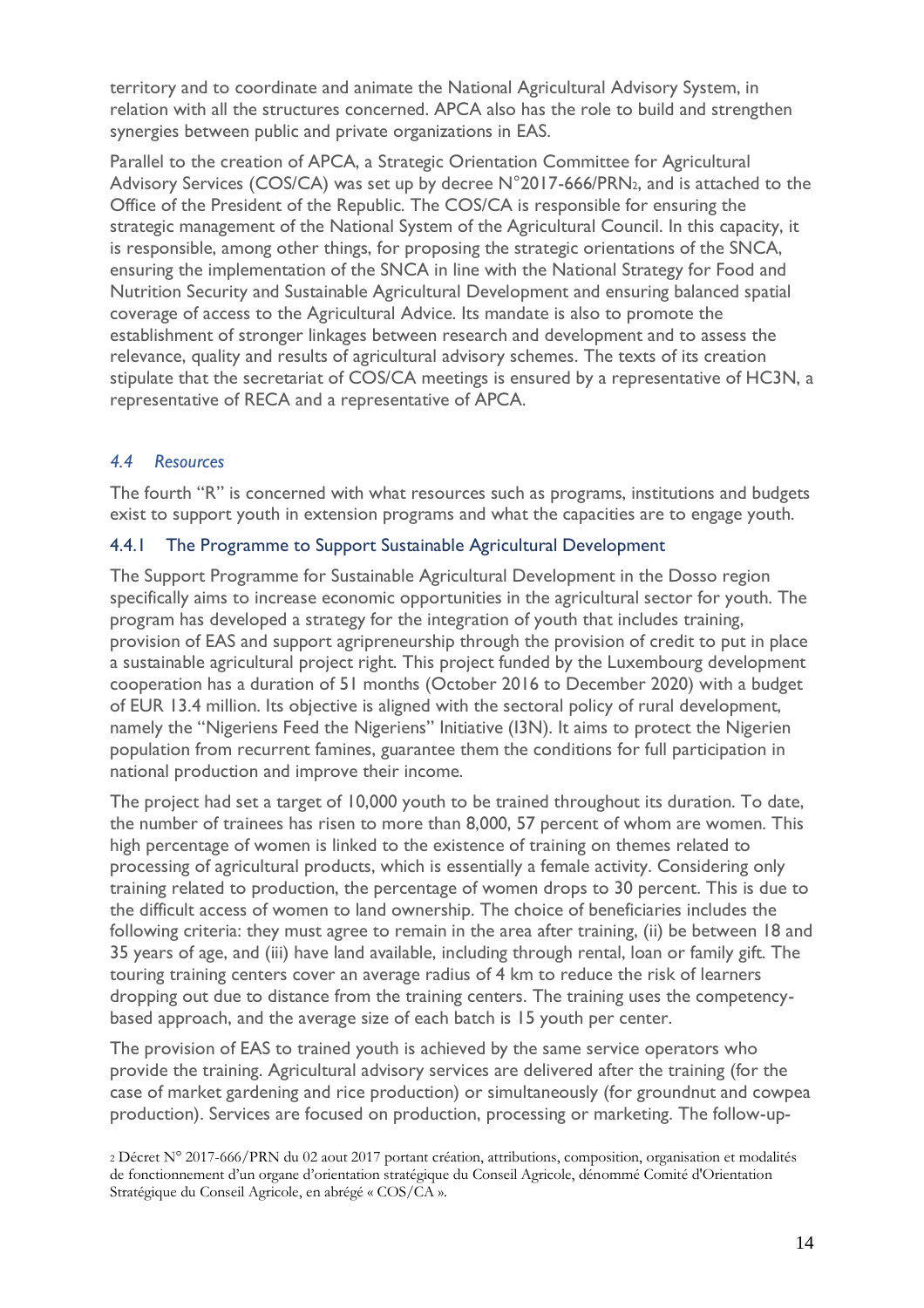production advice concerns the application of the themes taught during the training and for a minimum period of three months in the young person's farm with at least one visit per week. The preparation of a credit application file is part of the activity and includes a technical assessment of the project. In the field of processing and marketing, the advisory follow-up is of short duration and focuses on the preparation of credit application files.

Agricultural extension activities are also financed within the framework of a Partnership Agreement signed with the Regional Council. These activities include: (i) capacity building of service providers in charge of the agricultural extension service; (ii) signing of the contract between the Regional Council and the operators for a single cropping season; (iii) granting each young applicant an "agricultural extension voucher" (worth 65,000 CFA Franc for training related to production, and 30,000 CFA Franc for themes related to processing, marketing or agricultural products). The learner gives this voucher to any accredited services providers of his or her choice. Moreover, operators are evaluated by the Regional Chamber and the Regional Directorate of Agriculture.

#### <span id="page-14-0"></span>4.4.2 The Vocational Training and Apprenticeship Support Fund

The Vocational Training and Apprenticeship Support Fund (FAFPA by its French acronym3) is a public social institution with administrative and management autonomy. It was created on 3 July 2007 by Act No. 2007-24 and placed under the technical supervision of the Ministry of Vocational and Technical Education and under the financial supervision of the Ministry of Finance. The mission of the FAFPA is to contribute to the implementation of the government's policy on continuing vocational training and short-term learning for the socioeconomic development of the private sector. It has eight branches in the main towns of the eight administrative regions of Niger. The Fund is administered by a tripartite Board of Directors, in which the State, employers and employees are represented equally (respectively four seats per college, for a total of 12 seats).

FAFPA is the main public financing mechanism for vocational training, including in the agricultural sector. The FAFPA's resources come mainly from: the apprenticeship tax (3 percent of the wage bill, 60 percent of which is allocated to FAFPA) collected and paid by the General Directorate of Taxes; the State subsidy for operations; the support of development partners such as the World Bank, the European Union, or LuxDev; and the contribution of beneficiaries, which is set at 10 percent of the cost of training, that is, an average of 10,000 to 15,000 CFA francs per trainee. The 2019 budget is estimated at nearly 15 billion CFA francs4, double the 2018 budget (which was 7.1 billion). In this budget, the share of the apprenticeship tax is 4.7 billion (31 percent), the government subsidy is 3 billion (20 percent), and the technical and financial partners contribute 7 billion. The significant increase in the budget between 2018 and 2019 is explained by the fact that the portion of the budget coming from the apprenticeship tax had not been fully consumed in 2018. In addition, 2019 saw the launch of two new projects that brought additional financial contribution. Overall, resources available are insufficient in relation to demand, for training the 30,000 youth who drop out of school each year. The average cost of apprenticeship training is 800,000 CFA francs per youth.

#### <span id="page-14-1"></span>4.4.3 The Integrated Agricultural Training Sites (SIFA)

This approach is promoted by SwissContact, a Swiss foundation that has been active in Niger since 2005 to help reduce poverty by promoting youth's access to employment and job creation in the eight regions of the country. It implements a range of training and support for socio-professional integration that provides continuity between basic education, vocational training and the labor market.

<sup>3</sup> Fonds d'Appui à la Formation Professionnelle et à l'Apprentissage

<sup>4</sup> Nassirou Alio, Chef de Département Ingénierie de Formation au FAFPA (pers. comm.)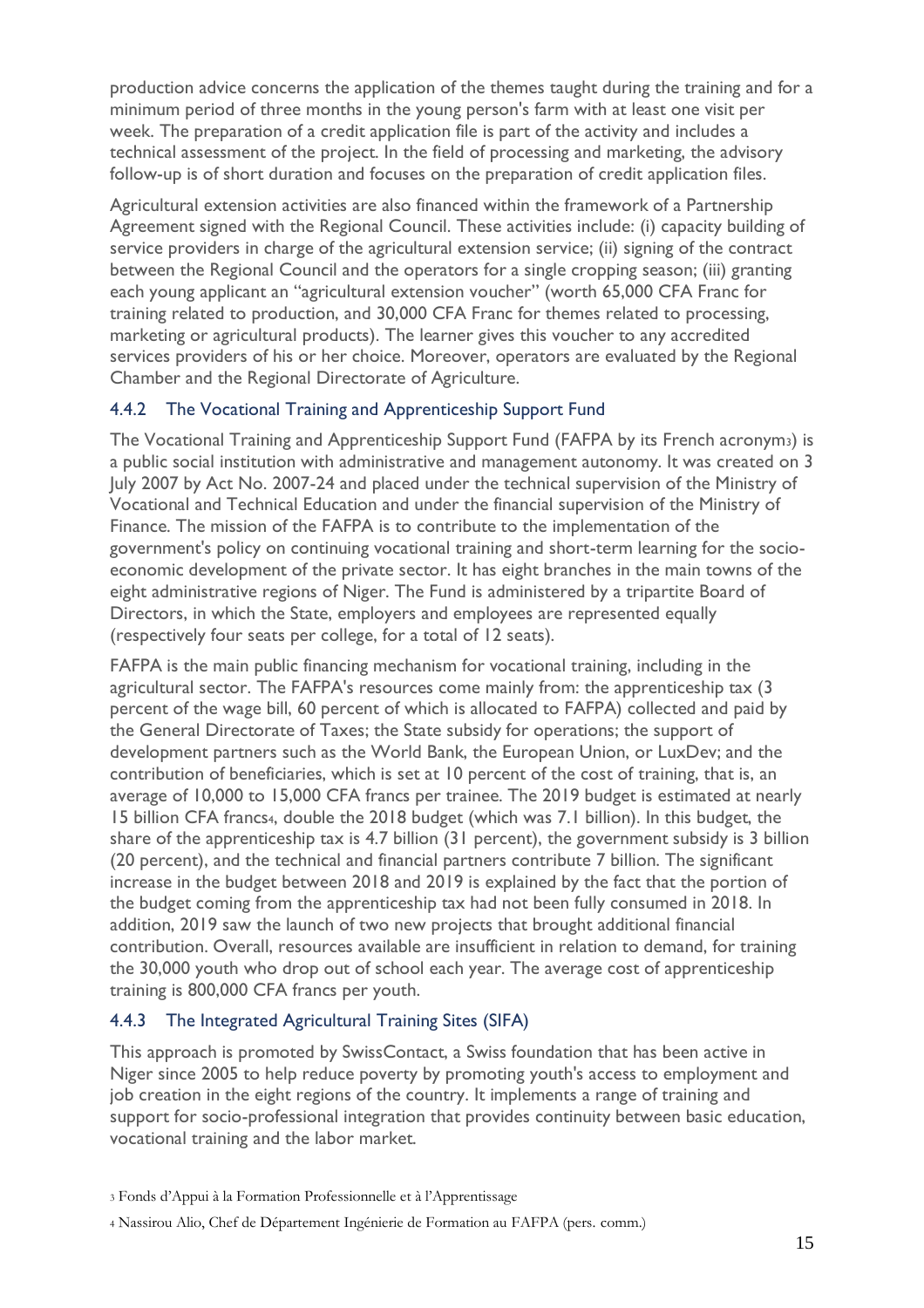SwissContact is active in the fields of basic education, rural vocational training, information and guidance on agricultural entrepreneurship opportunities and socio-professional integration. In the field of agricultural vocational training, a training system called the "Integrated Agricultural Training Site (SIFA)" has been developed. It is a short qualifying training course, which allows youth to quickly master and implement new agro-sylvopastoral activities on his or her own family farm, in order to increase or diversify family's income. The SIFA is a "no wall" training space, located directly on a cultivable land, where agro-sylvo-pastoral training is held. Each SIFA welcomes a batch of about 25 rural youth.

The objective of the SIFA is to contribute, through agricultural vocational training, to the emergence of young rural entrepreneurs who will take over the management of the family farm in the future. It is a question of moving from a negativist and resigned vision regarding family farming to a vision that shows that agriculture is a "real profession" that allows people to earn a decent living.

The SIFA is managed by a producer organization in the framework of a delegation of power from the town council. The land is provided by the town council. SwissContact takes care of the operational costs and provides training for trainers, capacity building for the management committee, provides equipment (infrastructure and equipment) and develops training curricula. A SIFA can train up to 150 youth per year. There are currently 26 SIFAS, 12 in Dosso, 12 in Maradi and two in Agadez. From 2013 to 2018, nearly 5,000 young people were trained in SIFA, with 48 percent of trainees being women.

Training programs are developed using the competency-based approach and are largely based on the promotion of agroecology. The main areas of training are: (i) crop production; (ii) livestock production and, (iii) processing of agri-food products (groundnuts, cereals, market garden products, dairy products, fruit, etc.). A SIFA generally has four trainers, covering the following fields: crop production, animal production, food processing and literacy.

The key criteria for admission in a SIFA include: (i) be aged between 18 – 35 years; (ii) have a piece of land for agricultural activities. The training cycle is eight months, including four months of on-site training and four months of practical support on the youth's personal farm. During the second phase (practical), SwissContact gives a sum of 20,000 CFA francs to each youth for the purchase of farm inputs (fertilizers, seeds, treatment products, etc.) necessary to start agricultural activities. For the four months of field practice, each batch of 25 youth people is followed by an extension agent who conducts 2-3 visits per week to help find solutions to challenges or issues arising from the implementation of the project.

Key challenges faced by SIFA are related to lack of management capacity of the producer organization and the management of products produced by the trainees. This translates a lack of marketing capacity and the fact that advisory services are focused most on the production, and don't yet consider enough issue related to farm management and marketing.

#### <span id="page-15-0"></span>4.4.4 The Investment Fund for Food and Nutritional Security

The Investment Fund for Food and Nutritional Security (FISAN by its French acronym5) was established by Decree N°2017-663/PRN of 2 August 2017 in the framework of the operationalization of the 3N Initiative. FISAN aims to improve provision of financial services to producers and other actors in agriculture value chains (suppliers, processors, exporters, etc.). It has three objectives: (i) support the transformation of agro-sylvo-pastoral and fisheries production systems at the level of family farms and agricultural enterprises; (ii) support the modernization of systems for processing and marketing of agricultural and agrifood products at the level of cooperatives and small and medium enterprises; and (iii)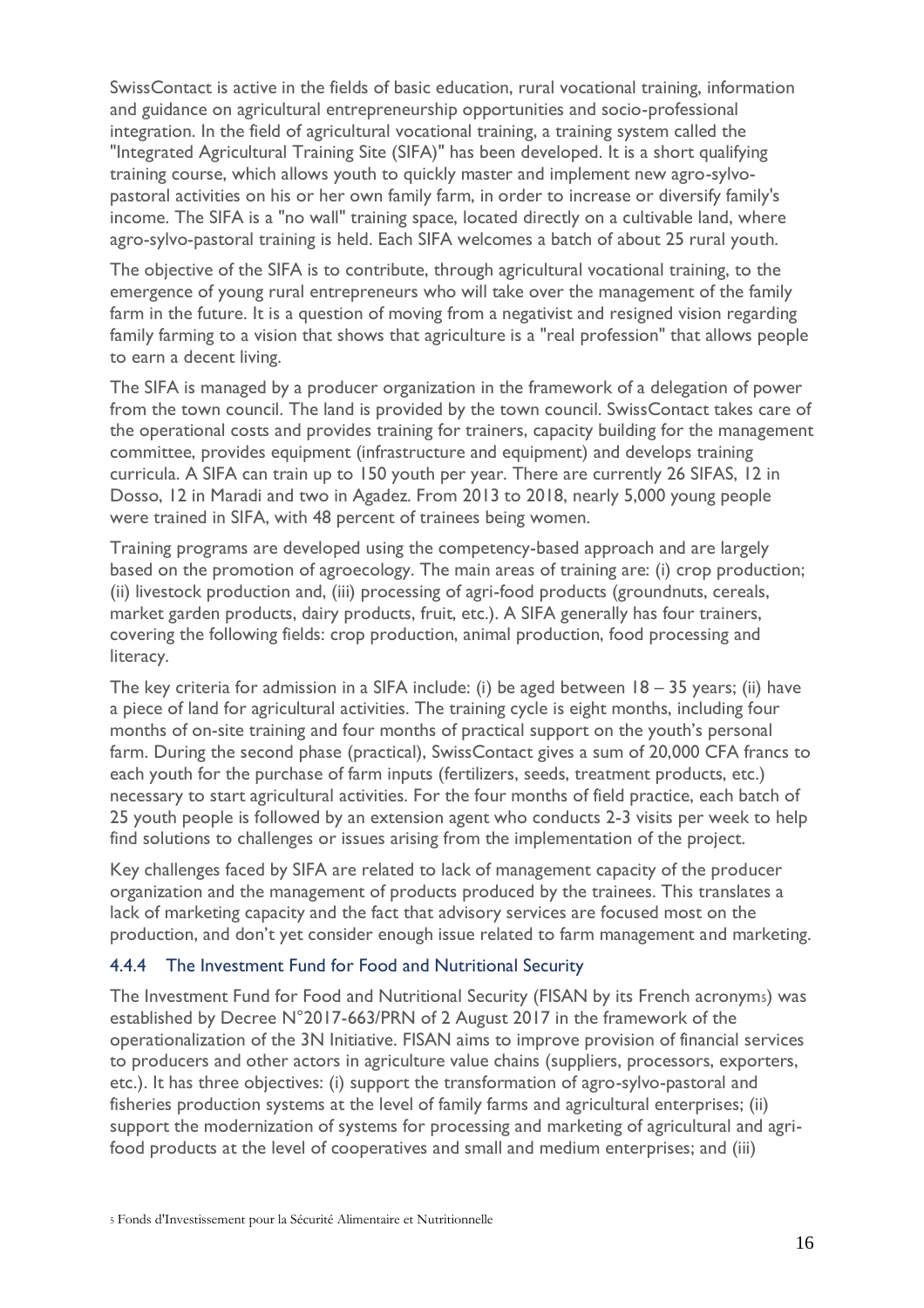support structuring investments by local authorities and rural communities (development work and infrastructure for agricultural, pastoral, forestry or fisheries purposes). FISAN also aims to ensure greater coherence in financing practices to promote better coordination of fundraising, channeling of funds mobilized through sustainable mechanisms and the use of funds mobilized through common principles and practices, or even rules. To promote efficiency, FISAN relies on existing funding mechanisms to reach beneficiaries.

The FISAN operational approach is articulated around three complementary facilities. Facility 1 is "Support for Agricultural Financing." It relates to support for private investments through credit and other forms of financing (guarantees, investment, etc.). It promotes the financing mechanism of the private banking sector, including commercial banks and decentralized financial systems involved in agricultural financing, guarantee institutions and investment companies. Facility 1 support focuses in particular on medium-term investment credits for the acquisition of productive equipment.

Facility 2 deals with "Financing of Agricultural Structuring Investments. It relates to infrastructures and other structuring actions of public and non-profit nature. It promotes the financing mechanisms for local authorities set up by the National Agency for the Financing of Local Authorities.

Facility 3 is the one that directly concerns the provision of EAS. It is entitled "Financing agricultural advisory services, applied agronomic research and capacity building." This Facility enables the financing of agricultural advisory programs and applied agronomic research by various actors and strengthens know-how in this field. It values in its functioning the bodies set up within the framework of the National Agricultural Advisory System. Facility 3 support concerns the financing of non-material services, in particular, the dissemination of knowledge through information, demonstration and training, EAS in all its diversity, experiments and demonstrations, applied agronomic field research or research for development, specific studies and expertise, the structuring of the agricultural profession and capacity development of farmer organizations for the provision of services to their members.

FISAN Facility 3 funding can be accessed through two modalities:

- Modality A: through the financing of the micro-projects of eligible structures in the above-mentioned areas;
- Modality B: through the financing of services to meet the concerns of producers at the grassroots level, channeled through producer organizations and their umbrella structures.

#### <span id="page-16-0"></span>4.4.5 The Association for the Revitalization of Animal Husbandry in Niger (AREN)

AREN is an umbrella organization created in 1992. Its objective is to promote breeding and ensure the defense of the cattle farmers strategic interests. It has 10,000 grassroots groups and 400,000 individual members. AREN carries out several capacity building actions for youth. The training topics are: (i) pastoral practices; (ii) practices resilient to climate change; (iii) the introduction of new production techniques and (iv) legal advice. Depending on the themes, the trainers mobilized to facilitate the capacity building sessions may be producers, livestock professionals and/or experts. The approach used is the Farmers' Livestock Initiative Scheme (DIPE), which is the very similar to the farmer field school approach in the case of crop production. AREN has set itself the objective that youth and women should represent at least 30 percent of the participants in each training session.

AREN collaborates with several projects, including PRODAF, to support youth agripreneurship. AREN is also developing activities to support youth as agricultural advisors. In collaboration with the public authorities, it selects through its dismemberments in the field and in consultation with local communities out-of-school youth with at least secondary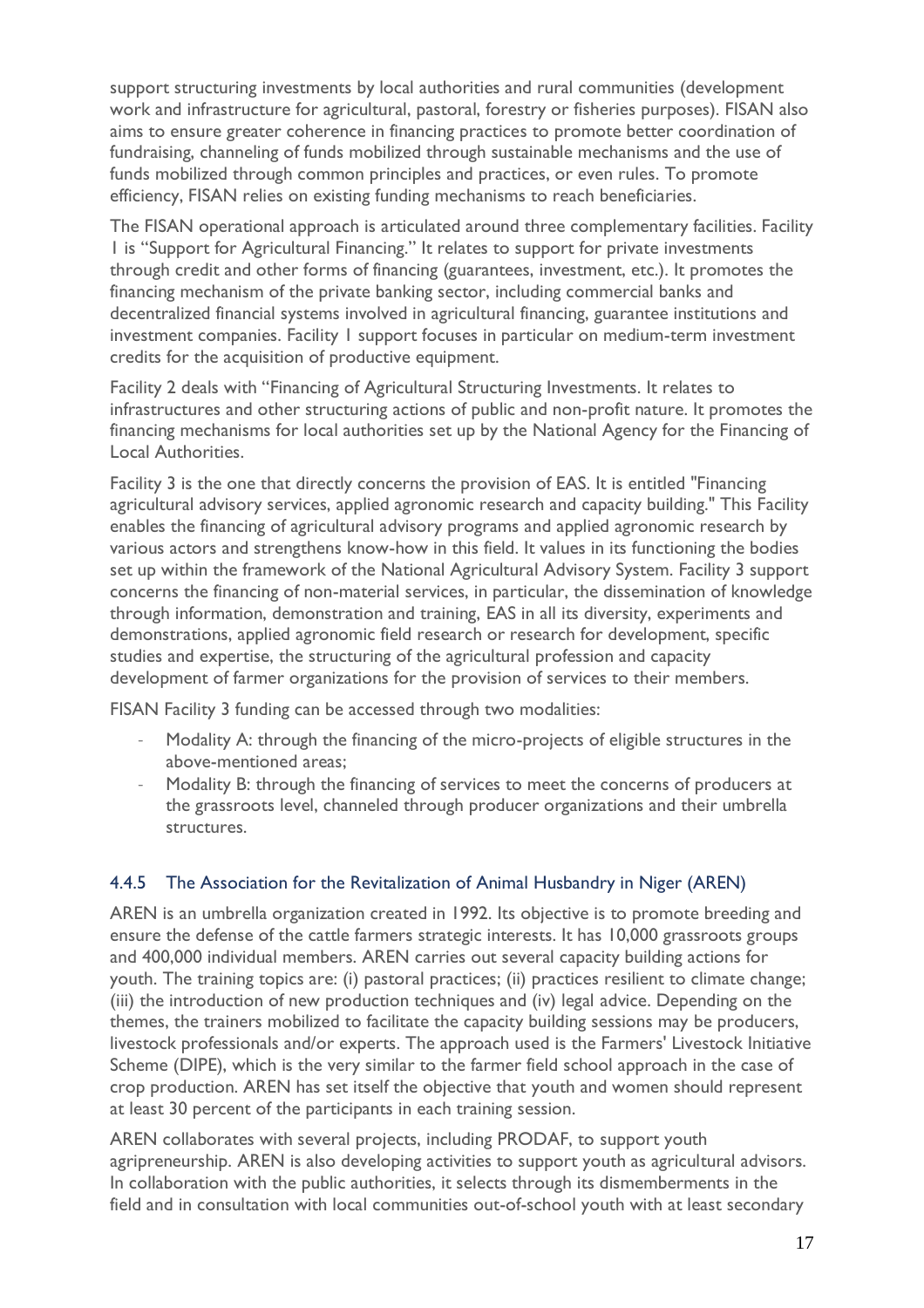education level. These young people receive a one-month training on animal health and nutrition. At the end of their training provided by state services, they set up their own businesses in rural areas and undertake to market quality veterinary products, livestock feed and livestock advice in collaboration with veterinary services. This scheme, which has been in place since 2002, enables youth to find employment, but also helps to increase the availability of livestock advisory services in rural areas. Each year about 10 young paraveterinarians are trained. This system is supported by several international partners including the EU, Care International, Action Against Hunger, which provide youth trained with the first equipment and products in the form of working capital.

The problems often encountered in this system relate to the lack of seriousness of some people in managing the working capital offered to them at the time of their launching of their business. In addition, it appeared that quite often young extensionists do not have good marketing skills and are less proactive than their elder colleagues who have several years of professional experience.

In addition, AREN has developed a system for training and mobilizing youth in conflict prevention and mediation, particularly in the organization of awareness raising campaigns, particularly in areas where tensions between pastoralist and farming communities are recurrent. Young mediators are selected on the basis of their righteousness, their ability to facilitate and to rise above partisan interests and the recognition and credibility they have within their community.

#### <span id="page-17-0"></span>4.4.6 The Climate Risk Sensitive Agriculture Support Project (PASEC)

The Climate Risk Sensitive Agriculture Support Project is a project funded mainly by the World Bank with the support of the Millennium Challenge Cooperation (MCC). PASEC's development objective is to increase resilience to climate risks and improve agricultural productivity in targeted communities.

As part of its intervention strategy, PASEC has set up for a cost-shared funding mechanism. One of the components of this mechanism specifically targets women and/or youth groups involved in some form of productive or value-added activity in the agricultural sector. Groups must meet one of the following three criteria in order to be eligible for grant funds: (1) be duly accredited as a women's or youth group (18 to 35 years of age); or (2) be recommended by an NGO or Micro-finance institution (MFI) of good reputation as a women's group, women's investor group, credit group or youth group (youth groups may also be recommended by an educational institution of good reputation); (3) in the absence of accreditation or recommendation by an NGO or MFI at the time of application, they should register during the application process and be subject to an assessment of their commitment to the project (this commitment may include demonstrating previous commercial activities as a group). If a women's or youth group has received an institutional recommendation (from an NGO, MFI, or educational institution), it can submit a project for funding without the obligation to demonstrate previous activities in the agricultural sector as a group.

Five (5) categories of micro-projects are eligible for PASEC funding: (i) Rain-fed crop production systems based on cereals and legumes in pure or combined form; (ii) Irrigated production systems based on horticultural plants, irrigated cereals and legumes, (iii) livestock production systems that make optimal use of crop residues and play a significant role in improving agricultural productivity such as fattening, dairy farming, breeding or poultry farming; (iii) processing of agropastoral products and (v) supply and distribution of agricultural or zootechnical inputs. The minimum and maximum total grant provided by the Fund for each sub-project may not be less than 2,000,000 and 20,000,000 CFA francs respectively. The beneficiaries of the funding also receive technical support and advice from a technical operator recruited by the project.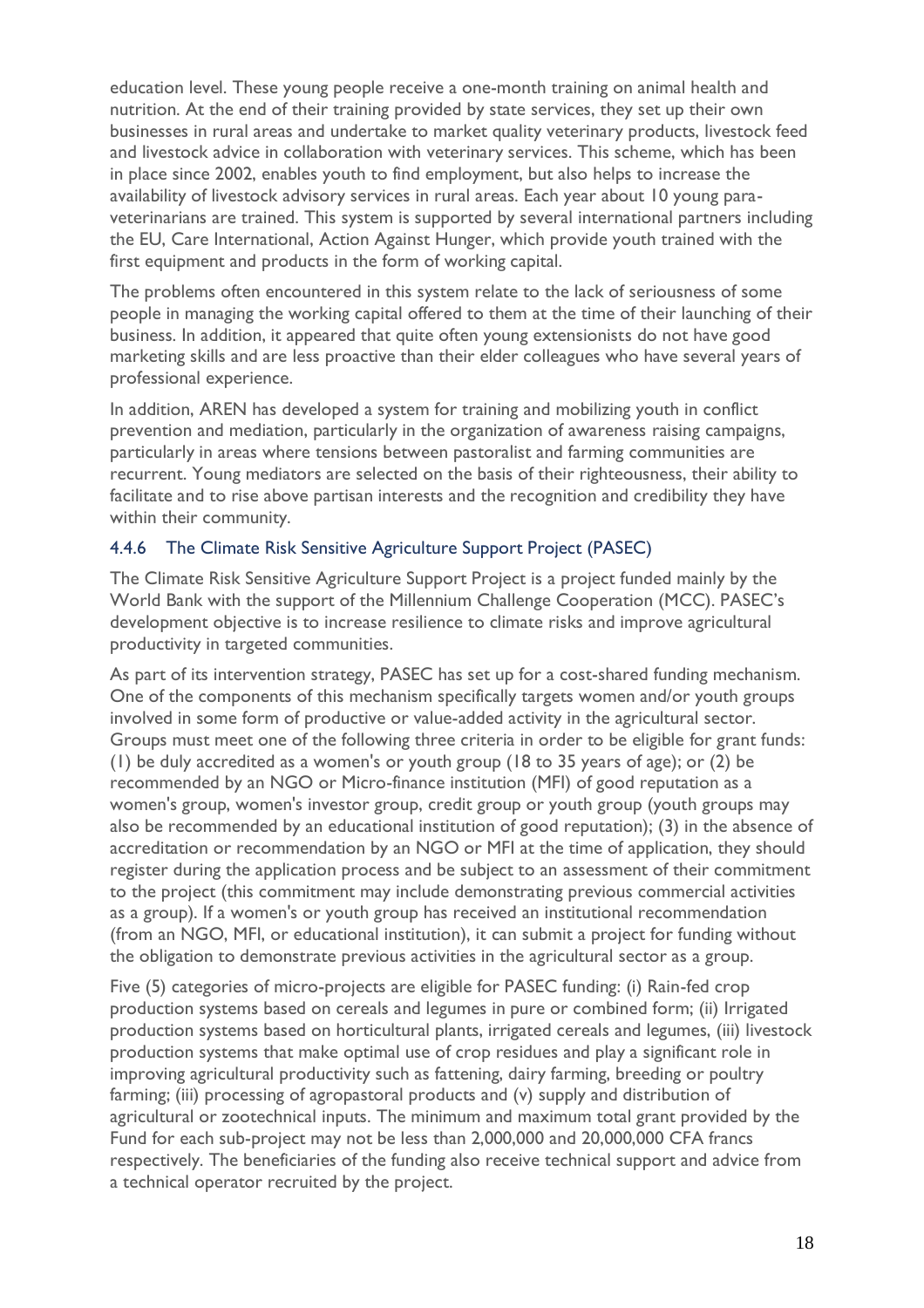#### <span id="page-18-0"></span>4.4.7 The Federation of Unions of Peasant Groups of Niger (FUGPN/Mooriben)

The Federation of Unions of Peasant Groups of Niger is an umbrella organization created by farmers in 1988 and legalized in 1993. It operates mainly in 2 regions (Tillabéri and Dosso) with occasional support in the other regions of Niger. Mooriben's vision is "Poverty is over." It has 29 Unions, 1,524 grassroots organizations, 57,624 individual members of which 63 percent are women, and 15 percent are youth. Mooriben has set up its own agricultural advisory support system composed mainly of endogenous facilitators who are placed at the level of Unions and relay producers who are in charge of supervising other producers on crop management practices. There are agricultural engineers who train endogenous facilitators who in turn train relay producers.

Mooriben has developed a strategy to support the inclusion of youth in agriculture. In this framework, Mooriben encourages and supports young people trained by PADAD II to organize themselves into POs, which will benefit from capacity building actions and will gradually join the Mooriben Member Unions. In addition, Mooriben recruits the best youth trained under PADAD II and mobilizes them as mentors for other young farmers. The tasks of these young agricultural extensionist consist in particular in supporting the development of business plans and loan application files to facilitate the acquisition of credits for cash crops (groundnuts, cowpeas, etc.). The percentage of young people among POs members has increased significantly, and stands at around 11-12 percent compared to only one percent five years ago. However, there are still very few young people in the decisionmaking bodies of POs because of some cultural constraints that prevent young people from coveting the same positions with their elders. In this context, Mooriben has taken a decision to reserve 30 percent of the seats in the decision-making bodies of unions for young people in the medium term, this presupposes that young people join POs beforehand, or even create their own POs which will then join the unions. The difficulties encountered by youth mobilized by Mooriben as agricultural extensionist are mainly related to: (i) the lack of experience at the beginning of their careers and (ii) the low recognition or even reluctance of producers to ask them for support because of doubts about their skills.

#### <span id="page-18-1"></span>4.4.8 USAID funded projects

The USAID funded two major agricultural project in Niger including the Resilience and Economic Growth in the Sahel – Accelerated Growth (REGIS-AG) and the Resilience and Economic Growth in the Sahel – Enhanced Resilience (REGIS-ER)6.

The **Resilience and Economic Growth in the Sahel – Accelerated Growth (REGIS-AG)** (\$34.4 million) used "pull" strategies to link more market-oriented producer organizations with the companion REGIS-ER Project, which focused on production-level "push" strategies. The project operated in both Niger and Burkina Faso with implementation by employee teams from eight organizations. The project targeted three value chains: cowpeas, small ruminants and poultry. REGIS-AG worked with 748 producer organizations, with over 30,000 households in. Activities included: training value chain actors, training producers, monitoring and coaching producer organization members, and fairs. A planned next step will be educating farmers on pesticide risks using trained input suppliers and public sector EAS.

Commercial linkages should increase likelihood that value chain activities will be maintained, but sustainability still may be questionable for many activities. The chief constraint to-date has been low production levels that do not allow producer organizations to satisfy rapidly developing national and regional-level demand for products. But production issues are not

<sup>6</sup> This information comes from the report Developing Local Extension Capacity Project (2019). Strengthening Private Sector Extension and Advisory Services Portfolio Review. Developing Local Extension Capacity Project. USAID, Washington D.C.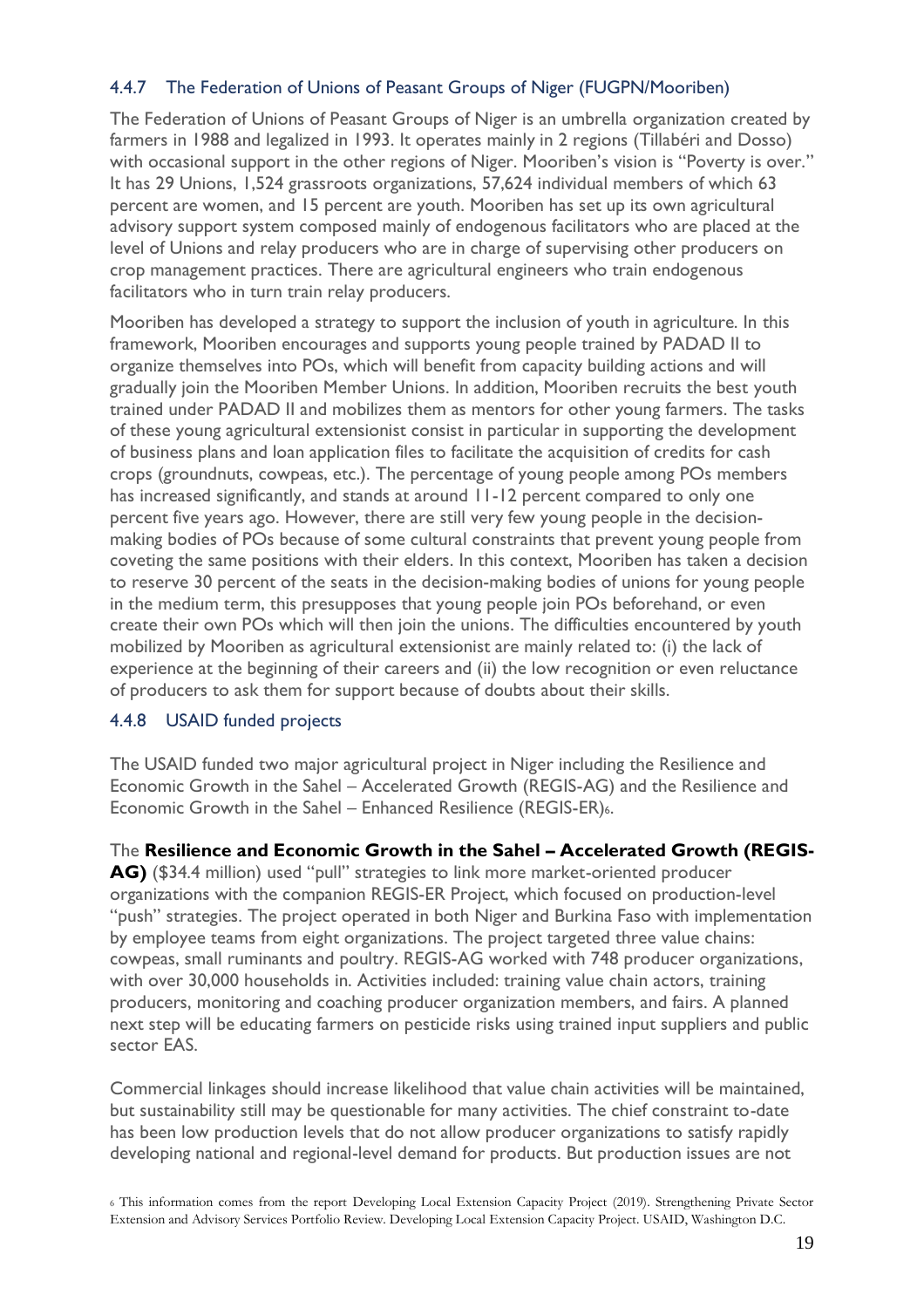included in the REGIS-AG mandate. This was to be the responsibility of parallel projects, but those have focused principally on food security and reducing malnutrition, reducing attention on production for markets.

Evaluators concluded that the project was successful in: training producers in organizations to get better prices on group sales; helping vulnerable producers build social networks to access markets; testing models for community-based veterinary services; and building capacity of producer organizations and commune governments to support value chain activities. Participating producer organizations faced a steep learning curve requiring at least two agricultural years to improve and become more organized and able to play required roles in year three.

The **Resilience and Economic Growth in the Sahel – Enhanced Resilience (REGIS-**

**ER)** project aimed to increase the resilience of vulnerable populations in the Sahel region by upgrading competitiveness and inclusiveness of pro-poor value chains (cowpea, small ruminant and poultry). The project works through Community-Based Solution Providers and Local Resource Persons, supporting them in commune-level platforms to cluster, network, and diversify available goods and services. Community-based solution providers receive support from agro-dealers to market agro-dealers' products. In the two countries, there are 93 "promising community-based solution providers", 159 Auxiliary Veterinarians in networks of local private veterinarian services, and at least 99 other CBSPs. Entities, which do business with 63 input suppliers. The project provided kits for 80 livestock auxiliaries and 60 poultry vaccinators. The project encouraged community-based solution providers to expand marketing efforts to grow their businesses. Local radio ads have been effective in promoting awareness of availability of inputs. Nearly 57,000 clients benefitted from the products and services provided by these CBSPs, whose sales revenues exceeded \$522,000. The project also trained government extension leadership in the districts.

#### <span id="page-19-0"></span>4.5 Results

The final "R" looks at what has worked thus far and what gaps emerge from existing results that could be addressed by a DLEC engagement (pilot activity) in the country.

#### <span id="page-19-1"></span>4.5.1 The use of WhatsApp has boosted e-extension and improved access to farm advisory services for youth

The Call Centre dedicated to Agricultural Advisory Services, led by RECA and their partners, is the first tool of an e-extension system set up in Niger. It was set up in 2017 with the contribution of the Support Project for Climate Smart Agriculture and the West African Agricultural Productivity Project.

RECA's e-extension activities are oriented toward all the actors of the pluralistic EAS system and focus in particular on access to and dissemination of information. The development of eextension is hampered by several factors, including the low penetration rate of mobile phone in rural areas. Only four percent of women have a mobile phone compared to 23 percent of men. This explains the very low number of calls from women. Nevertheless, the number of users of e-extension services has increased steadily over the years. This increase is largely due to the use of WhatsApp. In 2018, the number of calls made by WhatsApp was eight times higher than the number of calls made by telephone. The WhatsApp effect is due, among other things, to the sending of WhatsApp elements from radio broadcasts, which makes it possible to review the old broadcasts most requested by producers. The themes addressed mainly during the calls were related to plant protection (40 percent of calls), market gardening prices (23 percent), inputs (mainly seed and fertilizer) (16 percent). Other calls were related to topics such as livestock, vaccination or irrigation (14 percent). Off-topic calls represented 7 percent.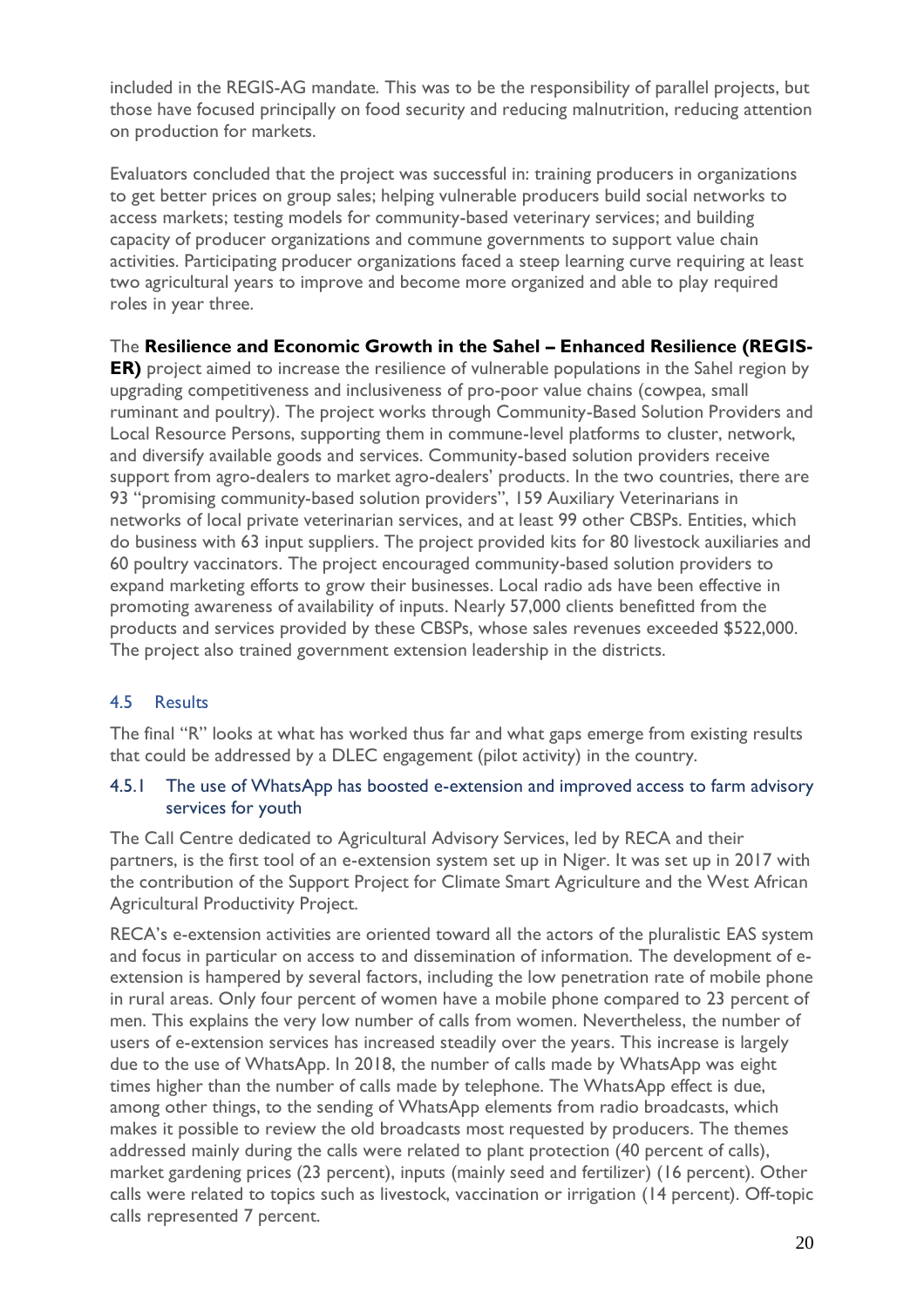The use of ICTs makes the job of an agricultural extensionist more attractive to youth and makes it possible to reach a wider audience, hence achieving greater impact. Nevertheless, the call center agents interviewed during the mission insisted on the fact that a good call center agent must first have good field experience to make a good diagnosis and propose relevant solutions. In addition, it is important that the e-extensionist goes frequently in the field to renew his or her knowledge and gain a more concrete understanding of the issues raised by producers during telephone calls or WhatsApp.

#### <span id="page-20-0"></span>4.5.2 The production and distribution of technical and economic data sheets with local references are very helpful for the development and implementation of youth installation projects.

For several years now, the National Network of Agricultural Chambers, in synergy with the Regional Chambers of Agriculture, has been involved in the production and wide dissemination of technical and economic data sheets for crop production. These documents include technical information, economic analysis and risk analysis. The technical and economic references used in these sheets are based on data generated locally from the monitoring and follow-up of farms involved in Management Advice for Family Farms, an advisory approach used in the region to strengthen entrepreneurial skills). Therefore, data presented are realistic as they were generated under the current conditions of producers. These data sheets are very useful for young agripreneurs in developing their projects and benchmarking their results, but also for microfinance structures that need to assess applications agricultural credit, and actors and promoters of contract farming.

#### <span id="page-20-1"></span>4.5.3 Touring training centers facilitate youth access to agricultural advisory services and support the emergence of local EAS providers

The approach of touring training centers adopted by the PADAD project in the Dosso region and described above, is based on the use of existing infrastructure, unlike other approaches where interventions start with the construction of physical infrastructure to serve as a training centers. Mobile training centers that move according to demand reduce the distances that learners have to cover thus facilitate access for youth, including those living in remote areas, to the training and support they need to start their own agricultural business.

Operators or service providers responsible for providing training in these mobile centers and accompanying youth in developing their installation projects are often recruited locally following guidelines that focus in particular on the experience, availability and adequacy of human resources in relation to the themes of the training. This approach has led to the emergence of private structures of service providers (NGOs, consulting firms) and the expansion of the clientele of existing structures. The increase in demand for EAS is leading provider organizations to recruit new staff, including many youths who just graduated from agricultural training schools and colleges. The certificates issued at the end of the training courses in these mobile training centers are signed by the Regional Directorate of Vocational and Technical Education. This official recognition of the skills acquired is often used by youth when preparing their credit application files or when applying for a job on farms or agro-industrial sites.

Moreover, this mobile training center approach allows for rapid interventions and more efficient geographical coverage of demand. However, it is conditioned by the existence of physical centers and the existence of qualified local operators. The sustainability and scaling up of the positive effects of this approach require that private operators be able to develop dynamic and sustainable business models, in order to be able to remain active or even grow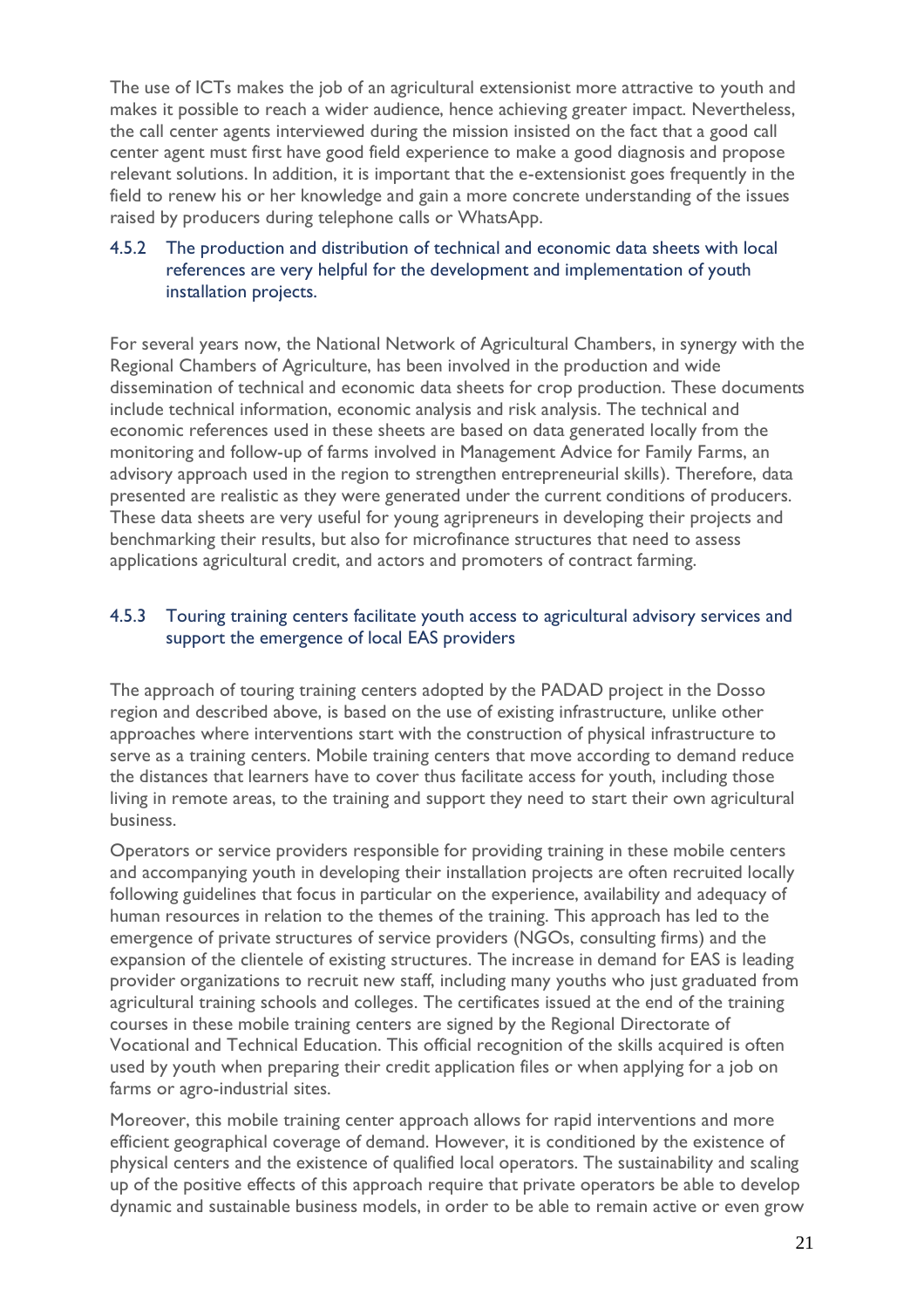after the project is completed. These economic models should enable them to broaden their clientele, by moving beyond the institutional demand supported by the projects, to identify new requests for agricultural advice that can be supported by producers themselves or other actors. In order to diversify incomes, some EAS providers also invest in the marketing of agricultural inputs and equipment. In the medium term, this situation might lead to conflicts of interest if ethical measures are not developed and implemented.

#### <span id="page-21-0"></span>4.5.4 Collaboration between the banking institutions and EAS improve youth's access to credit and the quality of their projects

Collaboration between the banks and EAS improves access to and management of credit by youth, especially women. The PADAD project funded by LuxDev in Dosso region engaged agricultural advisory services providers to support youth in preparing their credit applications. In addition, operators are also requested by The Niger Agricultural Bank to provide technical advice on credit application files. This approach does not only facilitate youth and women's access to credit, it also improves the technical quality of projects and consequently their ability to generate the expected outcomes and impacts. At the end of 2018, 1,383 projects had been financed, 40 percent of which were led by women (LuxDev, 2018).

#### <span id="page-21-1"></span>4.5.5 Youth's demands for EAS are still not yet adequately addressed

Youth engage in agriculture for livelihoods, diversification of revenue or self-employment. They generally prefer agricultural value chains with high potential and quick return of investment (market gardening, cattle fattening, etc.). Key challenges they face include unavailability and/or difficulties to access EAS, despite the diversity of EAS providers. The extensionist to producer ratio is still too low (one extensionist for 1,000 producers) despite increasing improvements thanks to the increasing involvement of producer organizations in particular (HC3N, 2016). This ratio also varies greatly from one region to another, and from one socio-professional category to another. For example, women producers, herders and young people have less access to EAS. In the medium and long term, the SCNA will have to achieve a supervisory ratio of one advisor for every 250 producers considering the standards recommended by FAO (HC3N, 2016).

Furthermore, youth also face difficulties to access resources necessary to start and run their agricultural activities, including land, farm inputs and loans and insurance (particularly for climatic hazards). Even when facilities exist to access bank loans, some youth still hesitate to apply because they consider agriculture as too risky. They believe that poor management of the contracted loan and/or climatic or market shocks can make them lose their investments and become poorer. Furthermore, some youth consider that the existing subsidies to support youth agripreneurs are not adequate. These subsidy schemes tend to give priority to acquisition of equipment or initial inputs while youth think what is essential is the working capital. Producer organizations, particularly apex (federation or unions) play an important role for access to EAS as they generally have an internal EAS scheme. The presence of youth in the membership of producer organizations is still very low, less than 20 percent in general. Socio-cultural barriers are part of the reason (e.g. it is difficult to challenge the leadership of elders; youth are more interested in cash crops while senior/elders are more involved in production of staple crops). Also, existing EAS providers are too focused on production techniques, while youth are more interested in agripreneurship and business development.

#### <span id="page-21-2"></span>5 Recommendations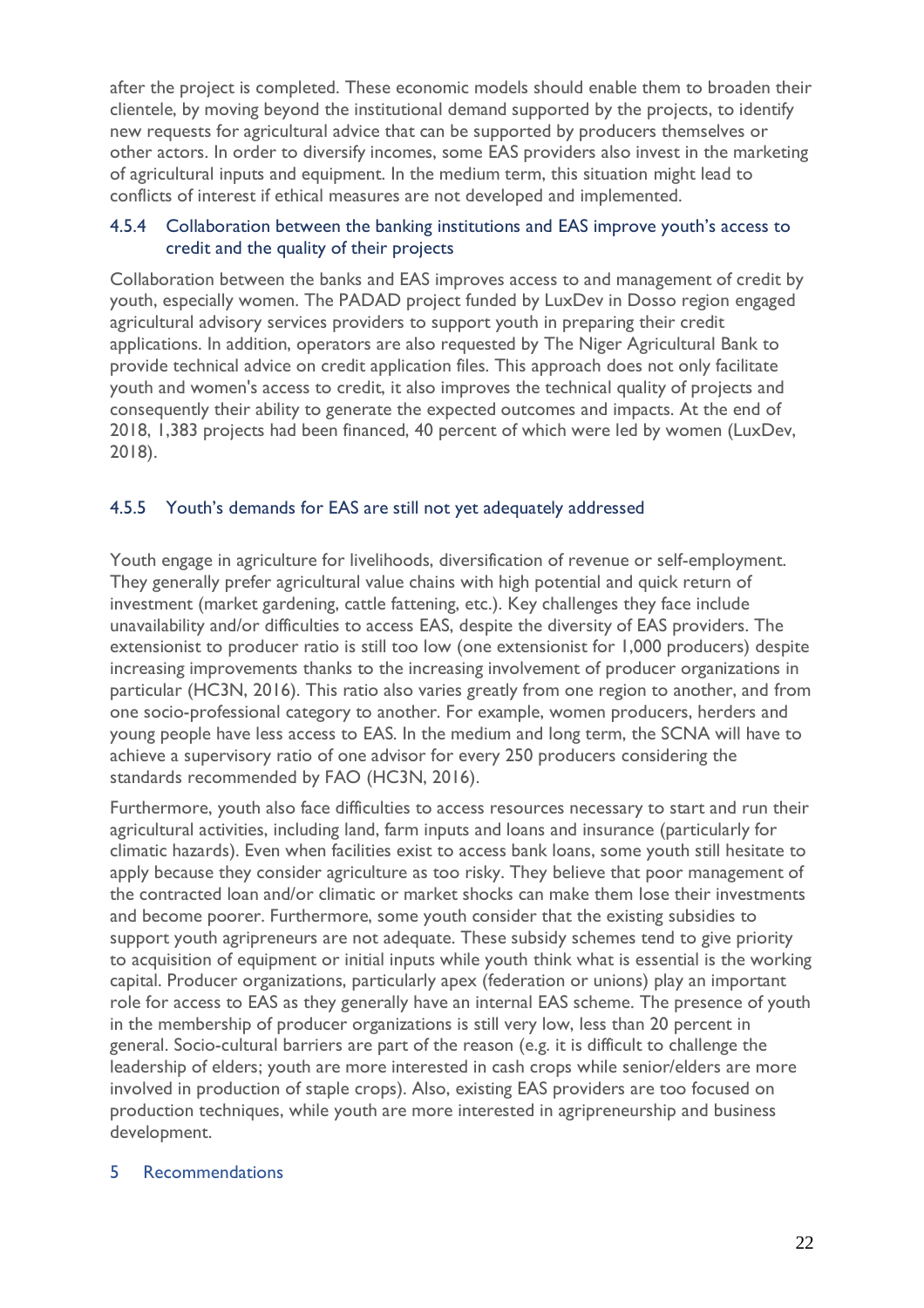#### <span id="page-22-0"></span>5.1 Recommendations for USAID Mission/DLEC Engagement in Niger

The engagement of Niger USAID Mission and DLEC for strengthening youth in agricultural extension could be around the following four axes:

- Improving accessibility of youth to extension. This will be achieved through the promotion of EAS methods and tools, and particularly ICT-based extension (especially videos) that have high positive impact on the access of youth to services. In this framework, partnerships could be developed with RECA which is already delivering ICT-based extension services, but also with Access Agriculture which is specialized in producing thematic videos for agricultural production, in widespread local languages in Niger like Hausa and Germa. Furthermore, the promotion of ICTbased extension will consider: (i) the production and dissemination of success stories of youth as farmers and/or EAS provider and; (ii) capacity development of youth-led EAS organizations in the production and use of video for capitalization and sharing of good practices. Actions to raise regarding accessibility of youth to EAS will prioritize women interested in agripreneurship and areas where 'there is no extensionist.'
- Capacity development of youth organizations providing EAS services. This will be done as a means to support the scaling and sustainability of outcomes generated by USAID agricultural projects in Niger. Capacity development activities will include training on modules/topics of high priority to youth (e.g. agripreneurship, farm creation, climate change, sustainable land management, constitution and running of cooperatives). Development of sustainable business model for EAS organizations is also one of the top priority topics that shall be considered when planning capacity development.
- Support youth agripreneurship in areas of USAID-funded projects (e.g. REGIS AG & ER) through stronger partnerships and expansion of the LuxDev model (which include training, facilitation of access to credit, coaching and touring training centers).
- Across all of the above, Integration of climate-smart practices and sustainable management of natural resources in agribusiness projects developed and implemented by youth. Awareness raising and capacity development to support youth to integrate climate smart practices in their projects is needed.

#### <span id="page-22-1"></span>5.2 Recommendations for policymakers and donors

- Support the scaling and sustainability of successful models of youth in extension and in agricultural in general. This will consist primarily in developing and implementing a strategy for scaling of the integrated LuxDev approach (training + farm creation + coaching) that has demonstrated potential and can be expanded. It should also include adding animal husbandry to its thematic coverage.
- The government and development partners should set up functioning framework for greater coordination, partnership and synergy among various actors.
- Increase investments in community-based infrastructure for the development of agricultural activities (warehouses, markets) with a priority for areas lacking agricultural infrastructure and hampering youth engagement in agriculture.
- Support deployment of Agency for the Promotion of Agricultural Advice activities with influence on youth. This includes the creation of a national system of accreditation of accreditation for agricultural extensionists. Such a process facilitates and improves the recognition of the competencies of young extensionists by EAS clientele. Furthermore, the APCA in its role of facilitation and backstopping to EAS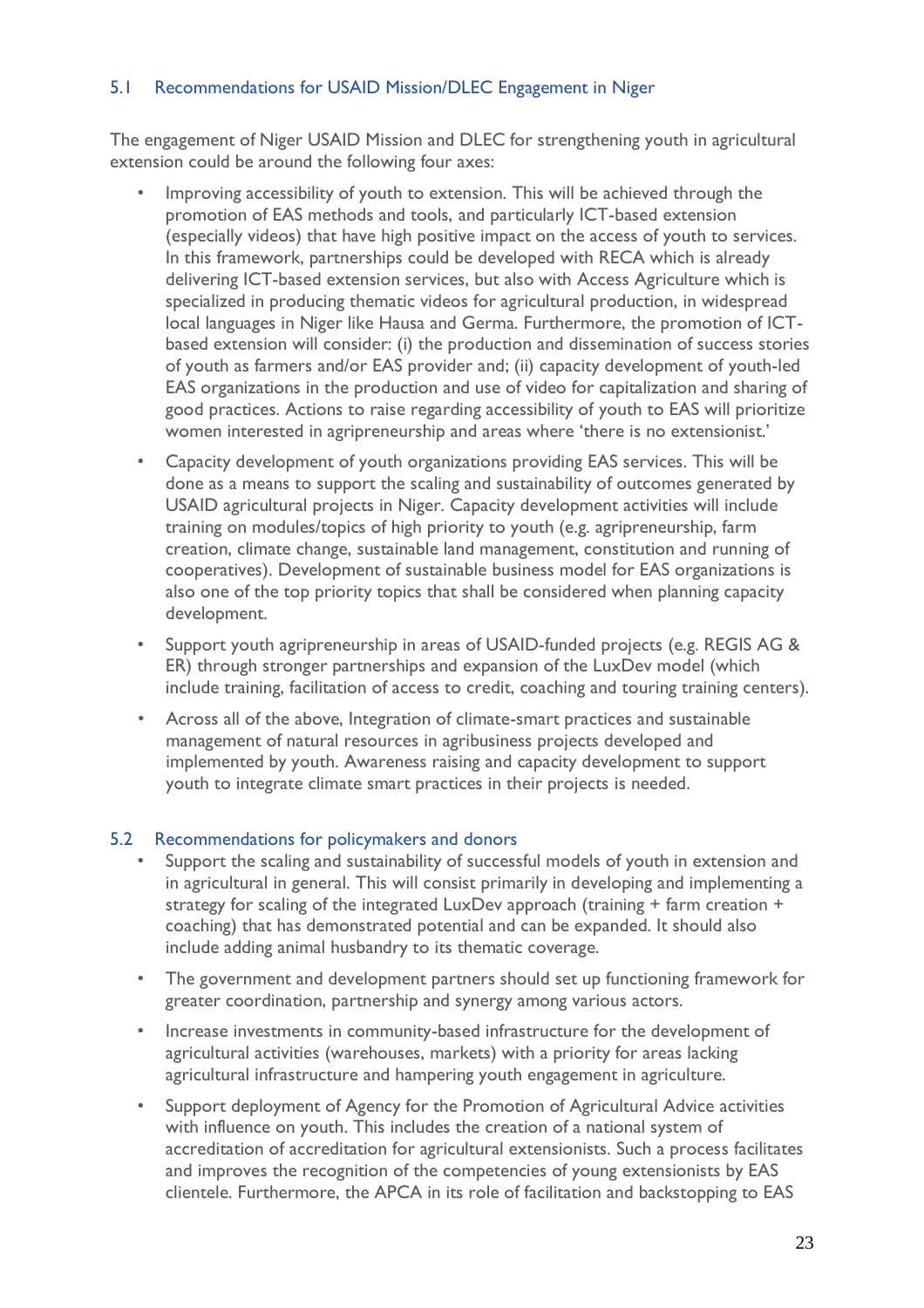providers should conduct capacity development activities for EAS for a greater integration of youth concerns in their activities.

• More attention should be given to operational funds / working capital and not only to investments (acquisition of equipment and infrastructure), when supporting youth agripreneurship. This is an issue of sustainability.

#### <span id="page-23-0"></span>5.3 Recommendations to EAS providers

- Adapt EAS approaches and tools adapted to the aspirations of youth. Particular attention should be given to ICTs (applications on smartphones, WhatsApp groups, social networks, etc.) that offers good opportunities for youth.
- Pay higher attention to aspects related to youth agripreneurship and farm creation for crop production or animal husbandry. This includes formulation of start-up projects, access to land and credit, and management of start-ups. EAS providers should be encouraged to include at least one indicator on access to quality EAS in monitoring and evaluation of interventions. Furthermore, youth should be encouraged and supported to organized themselves into producer organizations and register with apex organizations from whom they can get more access to EAS.
- Develop dedicated programs or refresher courses for the acquisition of soft and managerial skills (farm management, agribusiness, marketing etc.)

#### <span id="page-23-1"></span>6 References

Christoplos, I. (2010). Mobilizing the Potential of Rural and Agricultural Extension. Rome: FAO.

Gray, J., D. Grover, and S. Rivas. (2018). Local Systems Framework Learning Note and Presentation - Experiences from the USAID/Honduras Funded Transforming Market Systems (TMS) Activity. Tegucigalpa: Dexis Consulting Group, ACDI/VOCA, USAID/Honduras.

INS (Institut National de la Statistique). (2016a). Enquête nationale sur les conditions de vie des ménages et agriculture 2014. INS, Niamey (Niger).

INS (Institut National de la Statistique), 2016b. Étude nationale d'évaluation d'indicateurs socio-économiques et démographiques (ENISED). INS, Niamey (Niger), 165p+annexes

Le Bissonnais A. (2010). Accompagner l'insertion professionnelle des jeunes au Niger : état des lieux et pistes d'action. Coll. Études et travaux, série en ligne n° 26, Éditions du Gret, 64 p.

H3CN (Haut-Commissariat à l'Initiative 3N). (2016). Système national de conseil agricole (SNCA), 38p+ annexes.

Hinnou C. L.and Mahamadou I., 2016. Diagnostic des acteurs et des systèmes d'innovation dans la petite irrigation au Niger. Ministère du Plan, Niamey (Niger), 77p+ annexes

Kodjo A. M., Adamou M. M. (2018). Étude diagnostique du dispositif de Formation Agricole et Rurale du Niger. Réseau Formation agricole et rurale (FAR), Niamey (Niger), 93p+ annexes.